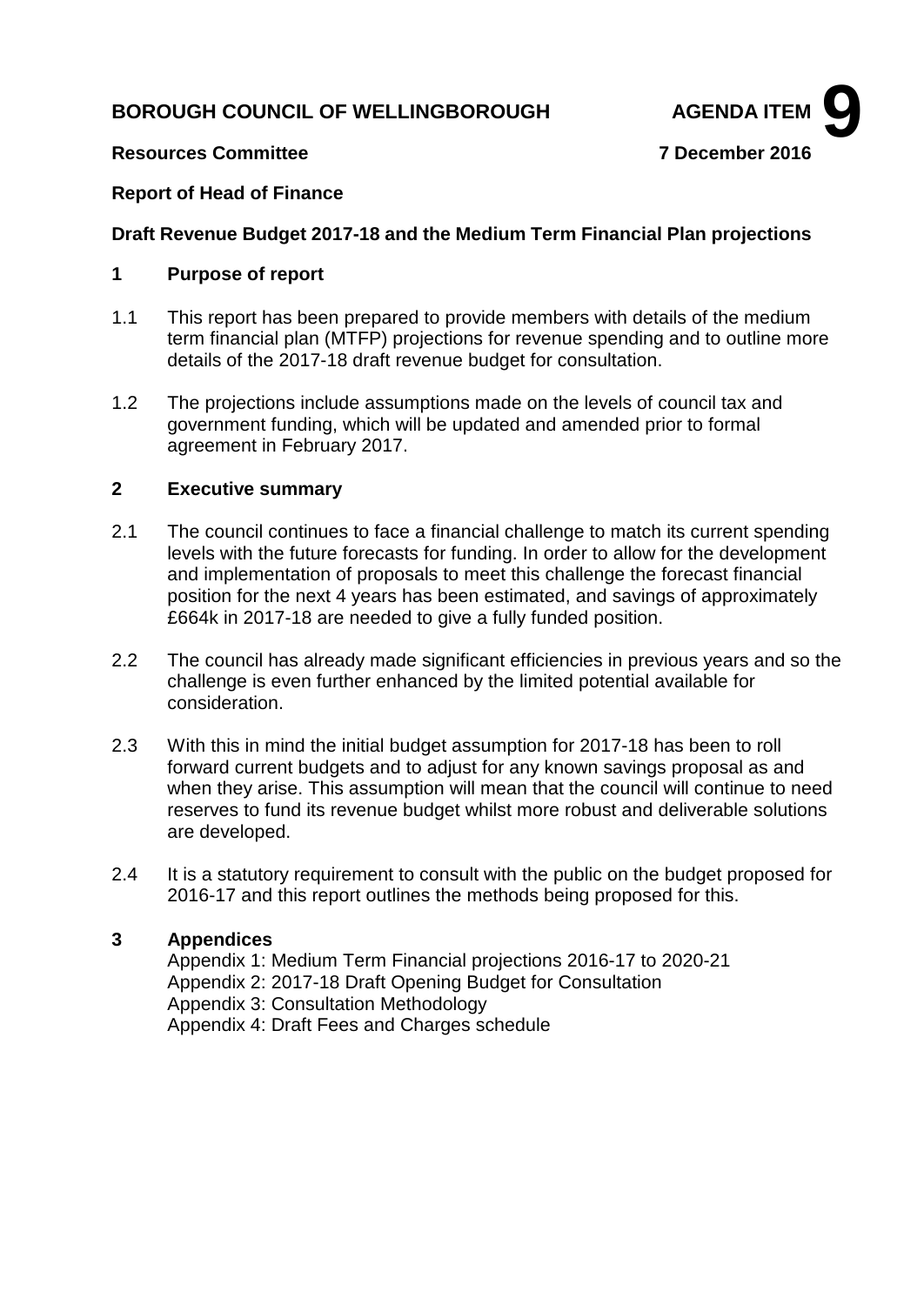- **4 Proposed action: Resource Committee is invited to RESOLVE to:**
- 4.1 **Agree the indicative level of council tax increase to be included in the budget assumptions as part of the consultation, after considering the S151 officer's advice in section 9 of the report.**
- 4.2 **Agree to consult on the use of reserves to support the underlying revenue budget deficit over the short term to allow for more robust service delivery options to be developed and implemented.**
- 4.3 **Agree the proposed draft fees and charges schedule in Appendix 4, and its inclusion in the information for consultation.**
- 4.4 **Agree the draft 2016-17 revenue budget in Appendix 2, for consultation.**

# 4.5 **Agree the methods of consultation proposed in Appendix 3.**

# **5 Background**

- 5.1 This committee received a report on the medium term financial position in February 2016 as part of the 2016-17 budget report. The figures presented as part of that report have been refreshed and are shown at Appendix 1.
- 5.2 Proposals to meet the challenge are continuing to be developed. However, due to the size of the task it is proposed to use reserves again, in the short term, to balance the revenue budget in 2017-18. The council needs to continue to review its service delivery methods and priorities, and to implement long term strategies to manage the funding shortfalls. The potential changes to service delivery through efficiencies and income generation are becoming limited and, at some point in the medium term, decisions on the level of services delivered are inevitable. The risk of not delivering a fully funded budget over the medium term is therefore becoming more acute as the levels of reserves diminish and its funding level becomes an increasing priority for the council.

# **6 The medium term financial outlook and underlying budget deficit**

- 6.1 The medium term financial projections indicate a need to save around £664k in 2017-18, rising to £2.0m pa by 2020-21. This equates to £4.3m over the 4 years, which potentially will need to be met by reserves if further saving options are not identified and delivered.
- 6.2 The anticipated level of general fund reserves in 2017-18 is £3.9m and the minimum level of reserves allowed, as per policy, is £1.75m. This would mean, if no further action is taken to address the underlying budget deficit, the council will breach its minimum level of reserves in 2019-20 and have insufficient funds in 2020-21 to balance the budget and provide services to its citizens.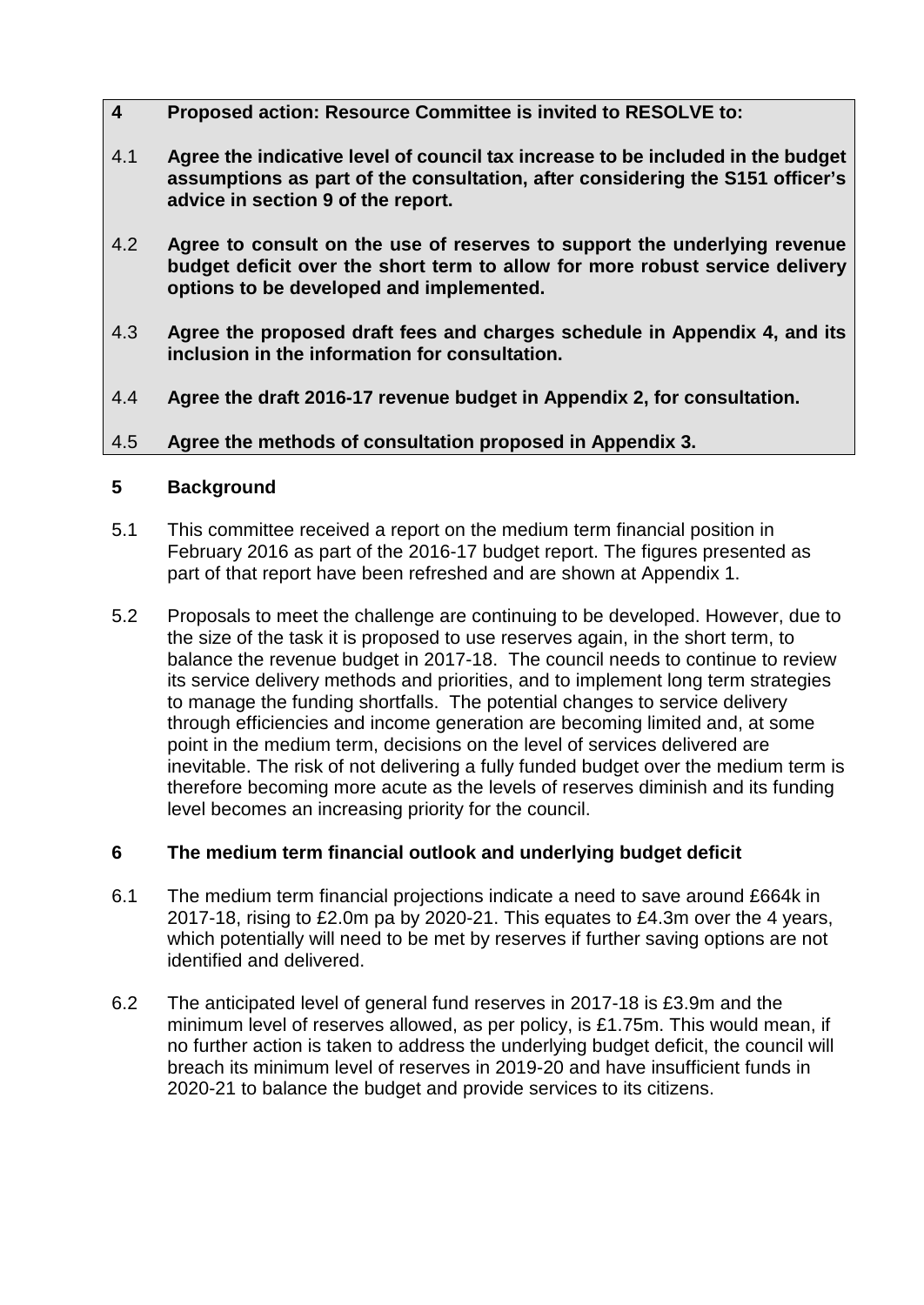- 6.3 In 2012-13 after needing to use £1.2m of general fund reserves to fund the final outturn position, £2m was transferred from general fund reserves to ear marked reserves, to create a "Budget Implementation Reserve" and was used to fund future differences in the council's funding levels and anticipated level of expenditure: the underlying budget deficit.
- 6.4 The budget implementation reserve has been utilised as follows:
	- 2013-14 £1,007k
	- $\bullet$  2014-15  $\text{f}352\text{k}$
	- 2015-16 £641k
- 6.5 This reserve is now fully depleted and any future underlying budget deficits will need to be funded from general fund reserves. However, as part of the reserves strategy, last reported to resources committee in March 2016, the Section 151 officer recommended that general fund reserves should not go any lower than £1.75m
- 6.6 In the short to medium term, to allow for the continued identification, development, consultation and implementation of savings proposals, revenue reserves will need to be once again used to support the current levels of service delivery and quality. This option is not sustainable in the medium term and action must be taken to address the underlying budget deficit in the coming year to allow for full development of proposals and the lead in time for implementation.
- 6.7 Over the next year the choices and options for the changes to service delivery and quality will need to be further developed and consulted upon, to match the spending levels to the funding available and reduce the pressure on revenue reserves going forwards. These will not be easy decisions and so it is important to allow time for this development to ensure the right solution can be found and that robust decisions on service delivery and quality are made for the future. A considerable amount of work has already been done on potential solutions to increase income or make efficiencies and many have been implemented, but further action is required to ensure a balanced and sustainable position over the medium term.
- 6.8 The estimates within this report are based on the current known variables on spending and funding; Appendix 1 shows these in more detail.

# **7 Central government funding and four year settlement**

7.1 At Council on 11 October 2016, it was agreed to apply for the government's offer of a "four year settlement" which was made on condition that an efficiency plan be put in place. Since this meeting, the efficiency plan has been submitted to government. The intention is to provide funding certainty and facilitate forward planning and budgeting by ensuring that councils understand their minimum financial resources from these grants until 2019-20.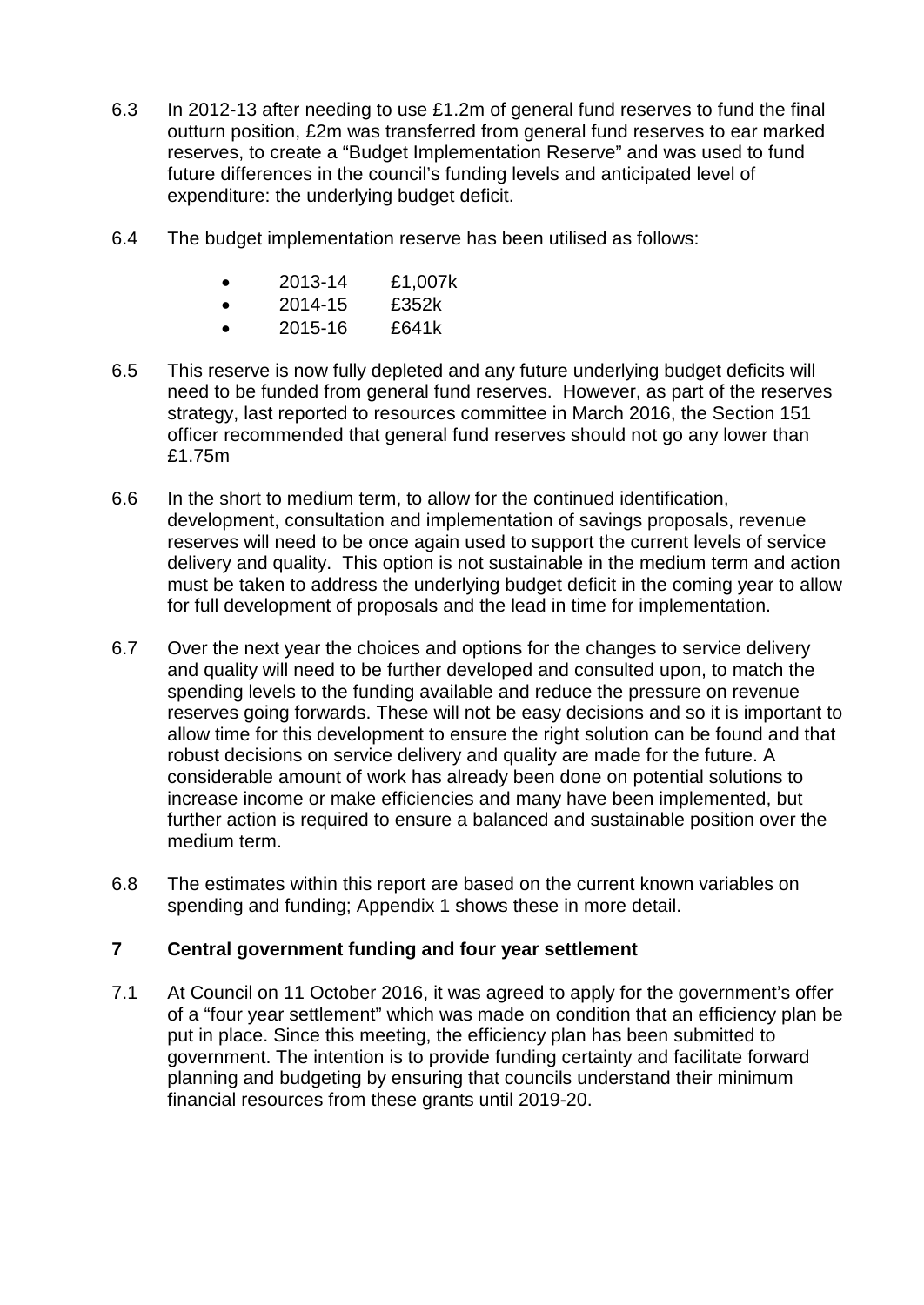7.2 The four year settlement put forward by the government for this council is summarised in the following table and reflected in the detailed MTFP at Appendix 1.

|                               | 2016-17 | 2017-18 2018-19 |                     | 2019-20 |
|-------------------------------|---------|-----------------|---------------------|---------|
|                               | Actual  | Forecast        | Forecast   Forecast |         |
|                               | £'000   | £'000           | £'000               | £'000   |
| Revenue Support Grant         | 1,239   | 806             | 531                 | 223     |
| Business Rates Baseline       | 2,215   | 2,259           | 2,325               | 2,400   |
| <b>Total Government Grant</b> | 3,454   | 3,065           | 2,856               | 2,623   |

- 7.3 It must however be noted that, whilst the Secretary of State's acceptance of the council's efficiency plan will give a minimum funding level for the grants detailed above, there remain significant funding streams, particularly the retained business rates, that are still subject to volatility during the period of the current medium term financial plan.
- 7.4 The "Local government finance settlement 2017 to 2018", a consultation on the distribution of central resources and changes to local resources, was issued in September 2016 and closed on 28th October 2016. The outcome of this consultation could impact on the four year settlement and therefore create further uncertainty around baseline funding levels, volatility and risk.
- 7.5 Local government funding has been exceptionally difficult to predict in recent years and this uncertainty is set to continue irrespective of the direction of the economy. On existing policies our revenue support grant, the current main support funding from government, is projected to fall by more than 80% by 2019-20. Accepting the government's offer of a guaranteed four year minimum settlement, as detailed in paragraph 7.2, should alleviate some of these issues.
- 7.6 The council is aware that, with the predicted decreases to the level of central government support for the future, it will need to place less reliance on this source of funding and more towards its own locally raised taxes and income. In line with this, revenue spending levels should reflect the ability to raise funding locally to ensure that the budget position is sustainable and stable for the future. It is for this reason that the promotion of both economic and residential growth is paramount to the continued financial sustainability of the council.
- 7.7 The Chancellor announced his intentions for the spending review in his Autumn Statement speech on 23 November 2016. Any implications for the council will be built into any future financial projections and will be factored into the final budget proposed in February 2017.

# **8 New homes bonus**

8.1 There are further pressures and risks over the medium term in relation to New Homes Bonus funding; the conclusions of the recent national consultation exercise are expected shortly.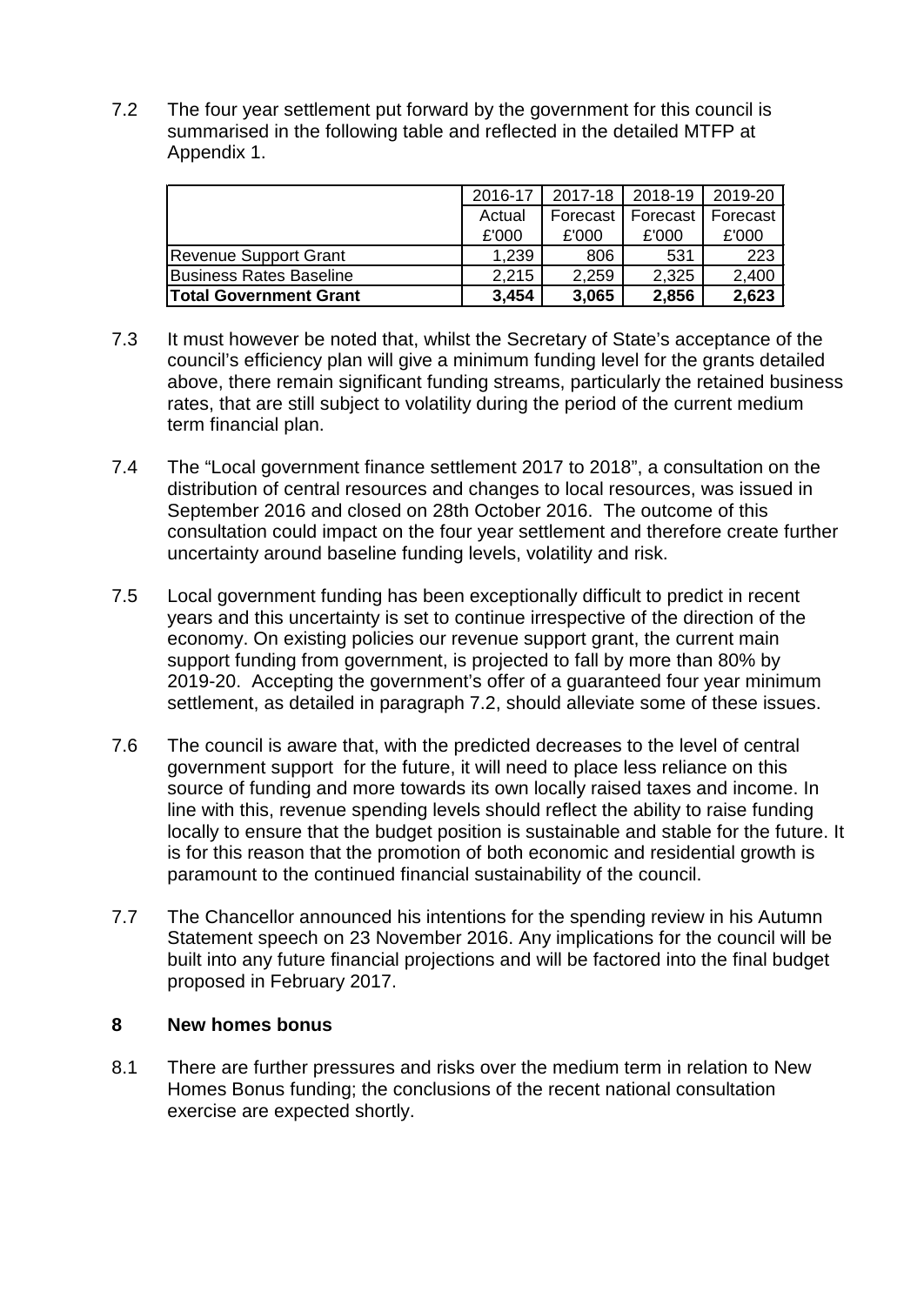- 8.2 Currently, income from New Homes Bonus is received for each new additional property for a rolling period of six years starting from 2010, and it is utilised 100% to support revenue spending.
- 8.3 The government have made it clear that it will be looking to transfer at least £800m from the current New Homes funding base to adult social care funding. Whilst changes will not take place until 2017-18, it will not be clear until later in 2016 how these will be phased in.
- 8.4 One of the options being considered to fund this transfer is to reduce the current six years of payments under the Bonus to four years, with an interim period for five year payments in 2017-18. This assumption has been factored in to the MTFP and anticipates the council will "lose" approximately £1.6 million of funding over the medium term, this is summarised in the table below:

|                                      | 2016-17 | 2017-18  | 2018-19 | 2019-20               | 2020-21  | <b>TOTAL</b> |
|--------------------------------------|---------|----------|---------|-----------------------|----------|--------------|
|                                      | Actual  | Forecast |         | Forecast I Forecast I | Forecast | £'000        |
|                                      | £'000   | £'000    | £'000   | £'000                 | £'000    |              |
| Bonus as per Original Scheme         | 1.457   | 1.619    | 1.554   | 1,550                 | .466     | 7,646        |
| <b>I</b> Bonus as per Revised Scheme | 1.457   | 1.404    | .166    | 1.163                 | 857      | 6,047        |
| <b>Differencel</b>                   | -       | 215      | 388     | 387                   | 609      | 1,599        |

# **9 Council tax**

- 9.1 In 2016-17 the council increased the council's average Band D council tax by £5.00 (5.22%), which was below the threshold to trigger any referendum requirements. It was also agreed to increase the council's average Band D council tax in 2017-18 to 2019-20 by £5 or 1.99%, whichever is the greater, subject to meeting the referendum criteria and on consideration of the local circumstances at the time of setting the budget.
- 9.2 The MTFP has been updated to reflect this decision, for the years indicated, and for 2020-21 an increase of 1.99% has been assumed as it is not yet known what the referendum levels will be for this year.
- 9.3 The national average shire district council tax, at £171.61, is 70% higher than the existing council charge of £100.71(excluding parish precepts and special expense areas) so there is considerable scope to remain a low-tax authority while achieving a large degree of self-sustainability in the foreseeable future. Also, in relation to the other six district and borough councils within the county, we currently charge the second lowest council tax, excluding parish precepts. We move to the lowest council tax charge when parish precepts are included in the calculation.
- 9.4 When central government sets our levels of funding they also look at our own tax raising abilities (spending power) and have assumed that we will increase our council tax in 2017-18, 2018-19 and 2019-20 by £5 per annum, in line with current referendum limits. This £5 per annum increase is available to all district councils and Police & Crime Commissioners, whose council tax charge is in the lowest quartile.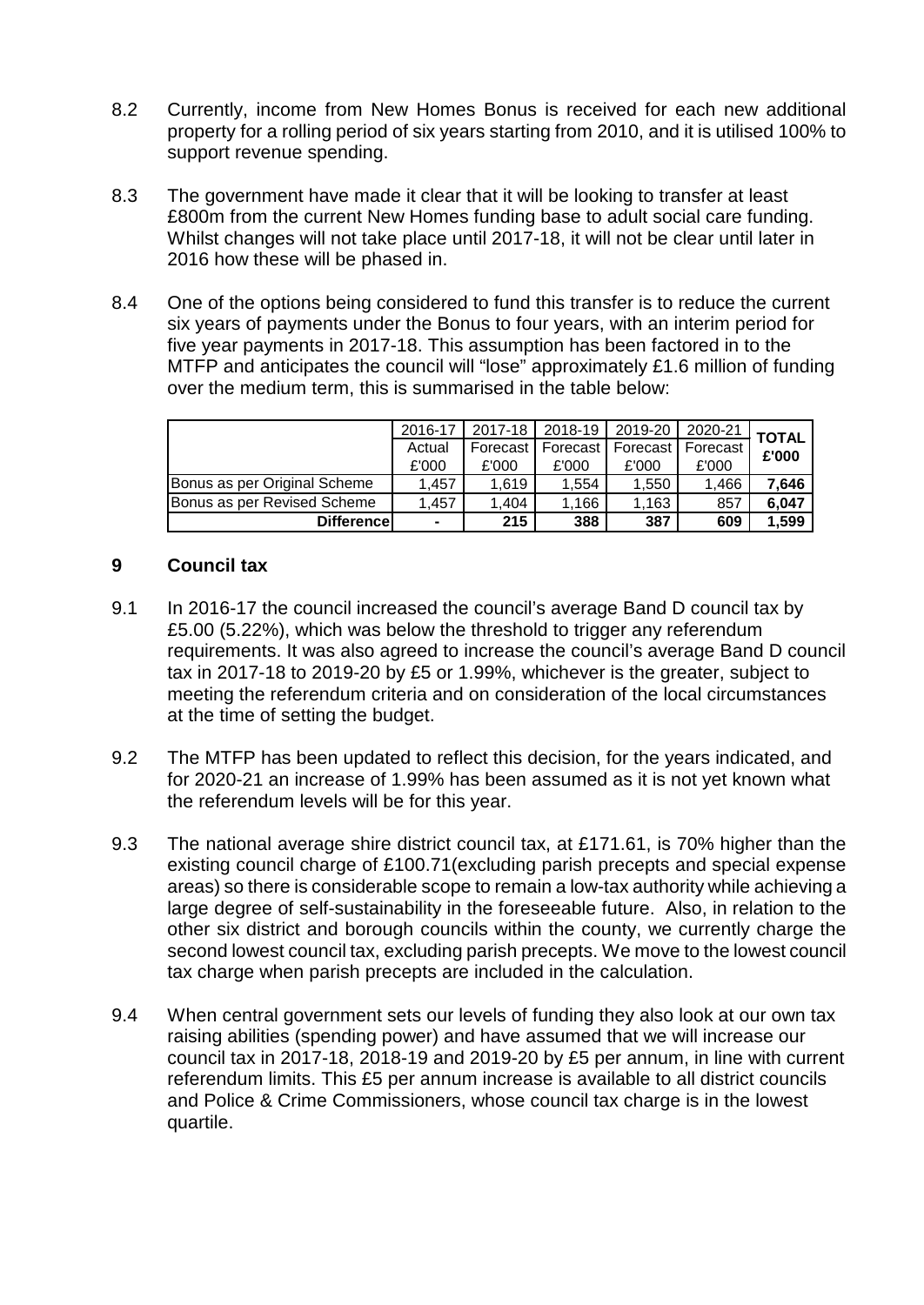9.5 The table below illustrates the effect of these increases and shows that, even at the end of the medium term period, the council charge will be below the 2016-17 national average district council tax of £171.61.

|                                                                                                | 2017-18 | 2018-19 | 2019-20 | 2020-21 |
|------------------------------------------------------------------------------------------------|---------|---------|---------|---------|
| <b>Estimated Tax Base</b>                                                                      | 23,849  | 24,207  | 24,570  | 24,939  |
| Assumed annual increase                                                                        | £5.00   | £5.00   | £5.00   | £2.30   |
| Equates to an annual increase of:                                                              | 4.96%   | 4.73%   | 4.52%   | 1.99%   |
| Assumed<br>Band<br>Charge<br>D<br>(Excluding<br>local<br>precepts and<br>special expense area) | £105.71 | £110.71 | £115.71 | £118.01 |

- 9.6 By increasing the council tax in 2016-17 this council acknowledged that moving towards becoming self-sustaining through council tax and business rates would help ease some concerns about the long-term position of the authority. It would enable us to maintain control over our ability to fund investments and provide the certainty required should we need to borrow in future.
- 9.7 The Head of Finance, as Section 151 officer, recommends that members again agree a council tax increase of £5 in the draft budget for consultation, which will keep the council below the potential referendum level. The decision to increase council tax would benefit the council's finances by providing a cumulative increase, not only in 2017-18, but also over the medium term.

## **10 Business rates and future changes**

- 10.1 The council has taken the decision to pool its element of retained business rates with other authorities in the county, to maximise the income from central government. The governance arrangements for this pooling have been agreed with both the Chief Executive and the Leader, in line with the delegation agreed by Resources Committee. This will create a beneficial funding settlement to all pooling members and the Borough Council of Wellingborough should receive an increase in the amount of business rates income it gains from the benefits of pooling. As business rates grow in the borough, this benefit will increase.
- 10.2 An initial estimate of the benefit has been included in the financial projections, but as the final figures will not be known until after the budget has been set, these may vary in year and will be reflected as part of the 2017-18 budget monitoring process.
- 10.3 The Chancellor announced in his Autumn Statement in November 2015 that, by the end of the Parliament, local government would retain 100% of the rates they collect from business, giving councils the power to cut business rates to boost growth, and giving elected city-wide mayors the power to levy a business rates premium for local infrastructure projects, with the support of local business.
- 10.4 "Business Rates Review", a consultation on 100% business rates retention was issued in July 2016 and closed on 26th September 2016. A more detailed technical consultation on business rates is expected before the end of 2016. The Business Rates Retention Scheme will have completely changed by 2020-21. The scale of the financial challenges from this point onwards will be dependent on how the Business Rates Retention Scheme operates over the next five years.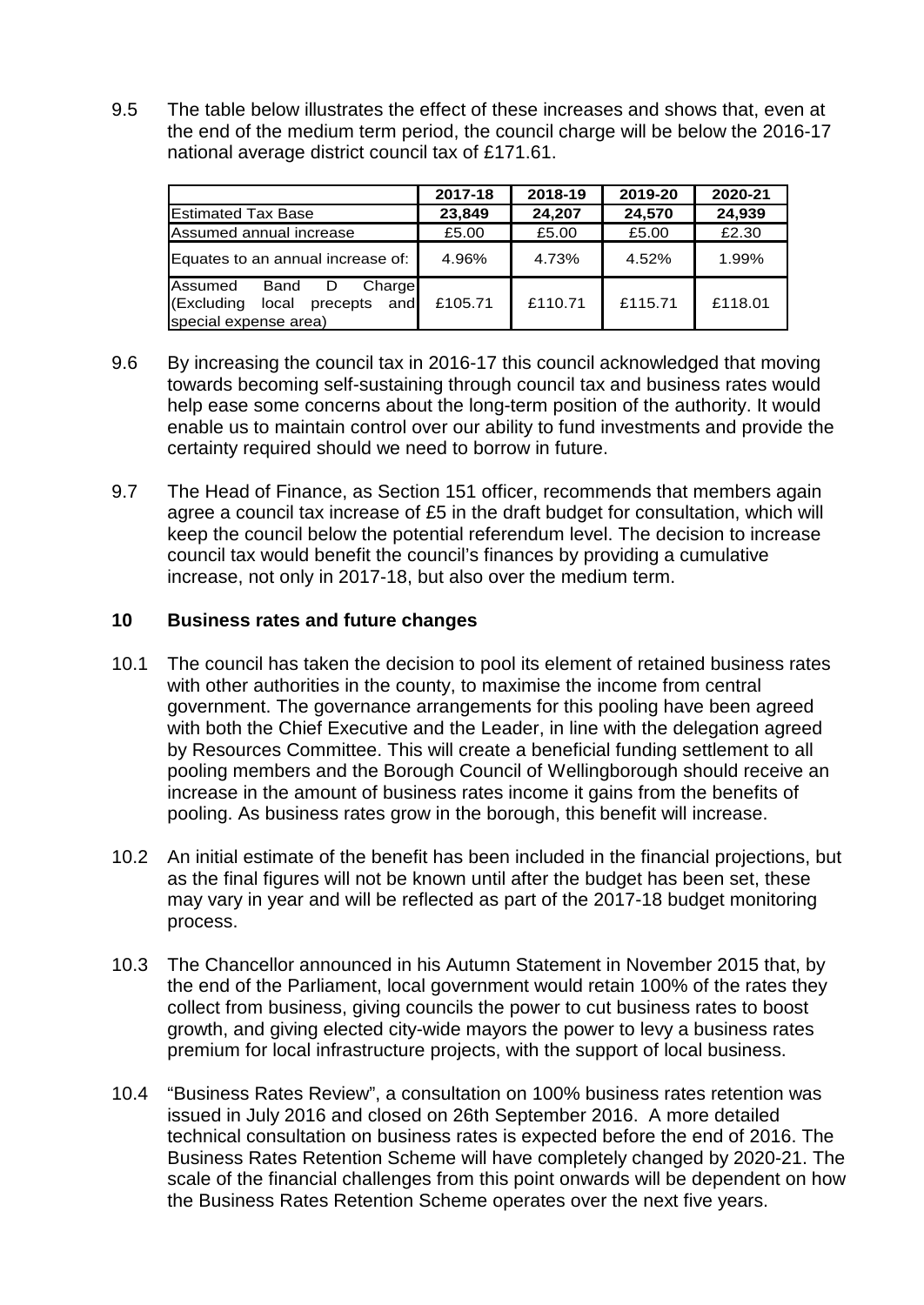# **11 Fees and charges**

- 11.1 Income from fees and charges should become a key consideration to help meet the financial challenge faced by the council. An assumption has been made that the current fees and charges will be not be increased in 2017-18, unless there are statutory guidelines to do so, as inflation for the last 12 months has been changeable, (Oct 2015-Oct 2016 average rate 0.40%, current rate October 2016 0.9 %).
- 11.2 Instead, a full review of fees and charges will be undertaken in the new financial year, where officers will look at our prices and concessions offered and develop a pricing policy that meets the demands and needs of our users in line with statute and regulation. The committee is asked to note the proposed draft increases in the schedule and to agree for its inclusion in the consultation on the draft budget. An initial draft schedule is shown at appendix 4.

# **12 2017/18 standstill budget**

- 12.1 An initial draft budget for 2017-18 has been modelled, which takes account of any known or estimated service related savings and funding changes. This is shown at appendix 2. Where possible, ongoing changes identified in the 2016-17 budget monitoring process have been included in the draft revenue budget for 2017-18.
- 12.2 We have again based the draft budget on a standstill position. However, as there is the threat of increasing inflation next year, a central inflation budget has been included in the MTFP. Service areas have now had a standstill budget for four years and have absorbed the inflationary pressures whilst maintaining current service levels. This position is now becoming increasingly hard to deliver and the inclusion of a central inflation budget will mean that, if needed, the budget can be made available to ensure service levels do not suffer. This budget will only be used when all other options for efficiencies and income generation have been exhausted.
- 12.3 The net budget for the council is circa £10 million, detailed below is a summary of how the £10 million is set up, based on standard CIPFA classification headings:

|                                                   | 2016-17<br>Original<br><b>Budget</b> | 2017-18<br>Original<br><b>Budget</b> | <b>Movement</b> | <b>Comments</b>                                                                                                    |
|---------------------------------------------------|--------------------------------------|--------------------------------------|-----------------|--------------------------------------------------------------------------------------------------------------------|
|                                                   | £'000                                | £'000                                | £'000           |                                                                                                                    |
| Employees                                         | 5,667                                | 5,683                                | 16              |                                                                                                                    |
|                                                   |                                      |                                      |                 | Repairs & Maintenance and empty                                                                                    |
| Premises                                          | 1,030                                | 932                                  |                 | -98 property business rates                                                                                        |
| Transport                                         | 89                                   | 95                                   | 5               |                                                                                                                    |
| Supplies & Services                               | 4,294                                | 4,610                                |                 | Homeless accommodation costs<br>increased by £270k, partially offset by<br>316 lincreased in other income of £251k |
| <b>Subsidy Payments</b>                           | 22,331                               | 22,196                               | $-135$          |                                                                                                                    |
| Wellingborough Norse                              | 4,835                                | 4,835                                | $\Omega$        | Changes in contract fee are reflected<br>in MTFP analysis, Appendix 1                                              |
| <b>Government Grants</b><br>(incl Subsidy Income) | $-22,910$                            | $-22,678$                            | 231             |                                                                                                                    |
| Property Income                                   | $-2,743$                             | $-2,767$                             | $-23$           |                                                                                                                    |
| Other Income                                      | $-2,656$                             | $-2,925$                             |                 | Includes income in relation to planning<br>-269 fees and general fees & charges                                    |
| <b>TOTAL</b>                                      | 9,937                                | 9,980                                | 44              |                                                                                                                    |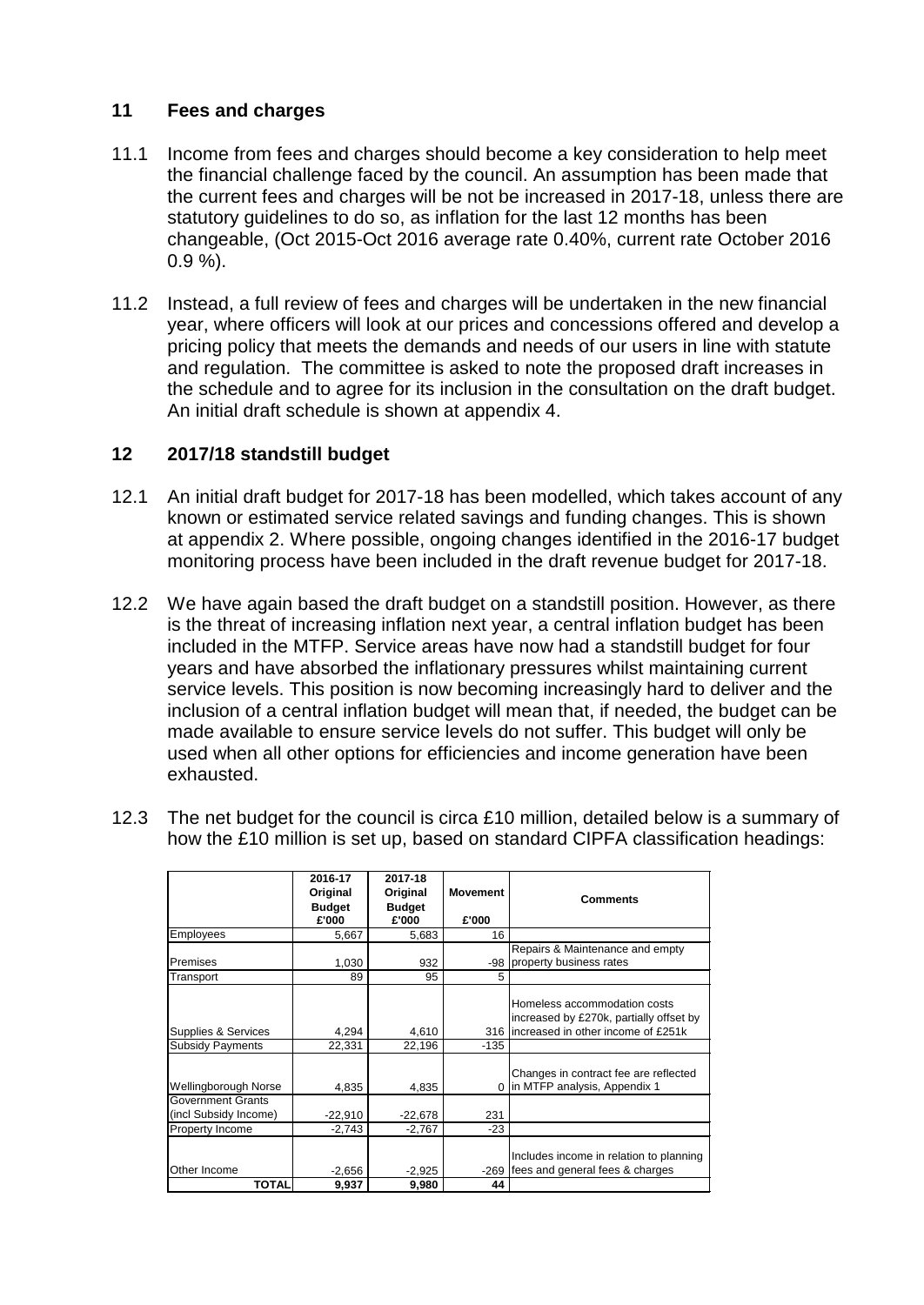12.4 The 2017-18 base budget has increased by £44k from 2016-17 and is summarised in the following table:

| <b>Base Budget Movements</b>                    | £'000           |
|-------------------------------------------------|-----------------|
| 2016-17 Net Base Budget b/f                     | 9,936           |
|                                                 |                 |
| <b>Increases to Net Budget:</b>                 |                 |
| Reduced Housing Benefits Admin grant            | 85              |
| Benefit subsidy changes                         | 31              |
| <b>Establishment costs</b>                      | 30              |
| <b>Playing Pitch Strategy</b>                   | 25              |
| <b>Increased Insurance Costs</b>                | $\overline{13}$ |
| Reduced Operational Property Income             | 10              |
| <b>Reduced Building Control Income</b>          | 9               |
| <b>Net Pressures</b>                            | 203             |
|                                                 |                 |
| <b>Decreases to Net Budget:</b>                 |                 |
| Realignment of Pensions budget to match actuals | $-39$           |
| Revenue & Benefits Court Cost Fees              | $-38$           |
| Investment Property Income                      | $-33$           |
| Reduced Investment Property costs               | $-29$           |
| Neighbourhood Planning Grants                   | $-20$           |
| <b>Net Savings</b>                              | $-159$          |
|                                                 |                 |
| <b>Net Budget Increase</b>                      | 44              |
|                                                 |                 |
| 2017-18 Total Budget Requirement                | 9,980           |

# **13 Consultation process**

13.1 The council has a duty to consult with the public and other external stakeholders on its proposed budget for the coming year. In addition to this external consultation, internal consultation should also take place with both members and officers. It is envisaged that this will be done via a series of workshop meetings and briefing sessions in the period between draft and final budget. Appendix 3 sets out the recommendations on how the external public consultation should be carried out. This is similar to the approach taken in previous years.

# **14 Legal powers**

Local Government Acts 1992 & 2003 Local Government Finance Act 2012

# **15 Financial and value for money implications**

15.1 The medium term financial projections outlines the savings needed over the next four years to match spending levels with estimated funding levels. The proposed budget strategy for this period is to reach a position where the revenue budget is sustainable and not supported by reserves.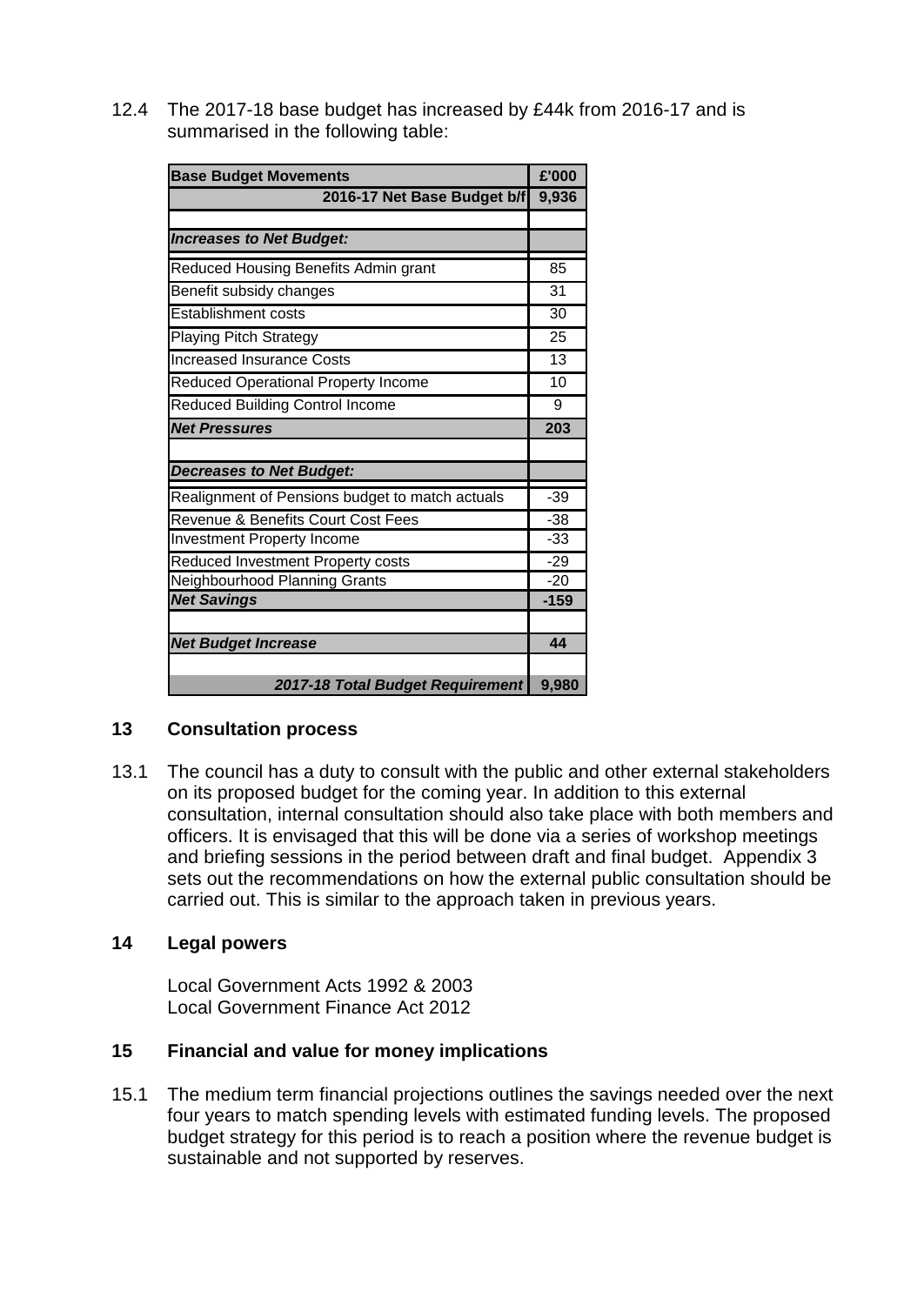15.2 However, it is recognised that it will take time to develop and implement suitable proposals to address this strategy. In the short term, reserves will be utilised to allow this development. The shortfalls identified will be kept under constant review and it is essential that more robust and integrated service and financial planning for future years is in place as soon as possible. The extent of the savings required are shown in appendix 1.

# **16 Risk analysis**

| <b>Nature of risk</b>                  | <b>Consequences if realised</b>                  | Likelihood              | <b>Control</b>                 |
|----------------------------------------|--------------------------------------------------|-------------------------|--------------------------------|
|                                        |                                                  | <b>of</b>               | measures                       |
|                                        |                                                  | occurrence              |                                |
| Inaccuracies in                        | Overspends and reduced                           | Low due to              | Robust financial               |
| the reported                           | reserves and balances                            | quality                 | practices                      |
| standstill budgets                     |                                                  | assurance               |                                |
| Changes in                             | Overspends and reduced                           | Probable in             | <b>Further</b>                 |
| activity levels and<br>new burdens in  | reserves and balances                            | the short<br>term until | improvements to<br>forecasting |
| the short term                         |                                                  | more robust             | arrangements                   |
|                                        |                                                  | budget                  |                                |
|                                        |                                                  | forecasting             |                                |
|                                        |                                                  | in place                |                                |
| Assumptions in                         | Further adjustments to                           | Possible                | Robust                         |
| the report are                         | service delivery methods                         |                         | monitoring of the              |
| unrealistic                            | and savings targets in                           |                         | variables and                  |
|                                        | medium term and use of                           |                         | periodic                       |
|                                        | reserves in the short term                       |                         | refreshing of                  |
|                                        |                                                  |                         | data                           |
| Failure to meet                        | Further adjustments to                           | Possible                | Robust financial               |
| the financial                          | service delivery methods                         |                         | planning and                   |
| strategy in the                        | and savings targets in                           |                         | budgetary                      |
| medium term                            | medium term and                                  |                         | processes,                     |
|                                        | decreased levels of                              |                         | including the                  |
|                                        | reserves                                         |                         | monitoring of the              |
|                                        |                                                  |                         | implementation                 |
|                                        |                                                  |                         | of proposals                   |
| Failure to meet                        | Further adjustments to                           | Possible                | Management                     |
| the savings                            | service delivery methods                         |                         | actions and                    |
| required/efficienci<br>es in a managed | and savings targets in<br>medium term and use of |                         | member<br>monitoring.          |
|                                        | reserves in the short term                       |                         | Compensating/                  |
| way                                    |                                                  |                         | alternative                    |
|                                        |                                                  |                         | proposals                      |
|                                        |                                                  |                         | developed                      |
| Changes in future                      | Further adjustments to                           | Possible                | Close monitoring               |
| funding driven by                      | service delivery methods                         |                         | of potential                   |
| government                             | and savings targets in                           |                         | changes and                    |
|                                        | medium term and use of                           |                         | early reporting of             |
|                                        | reserves in the short term                       |                         | impacts                        |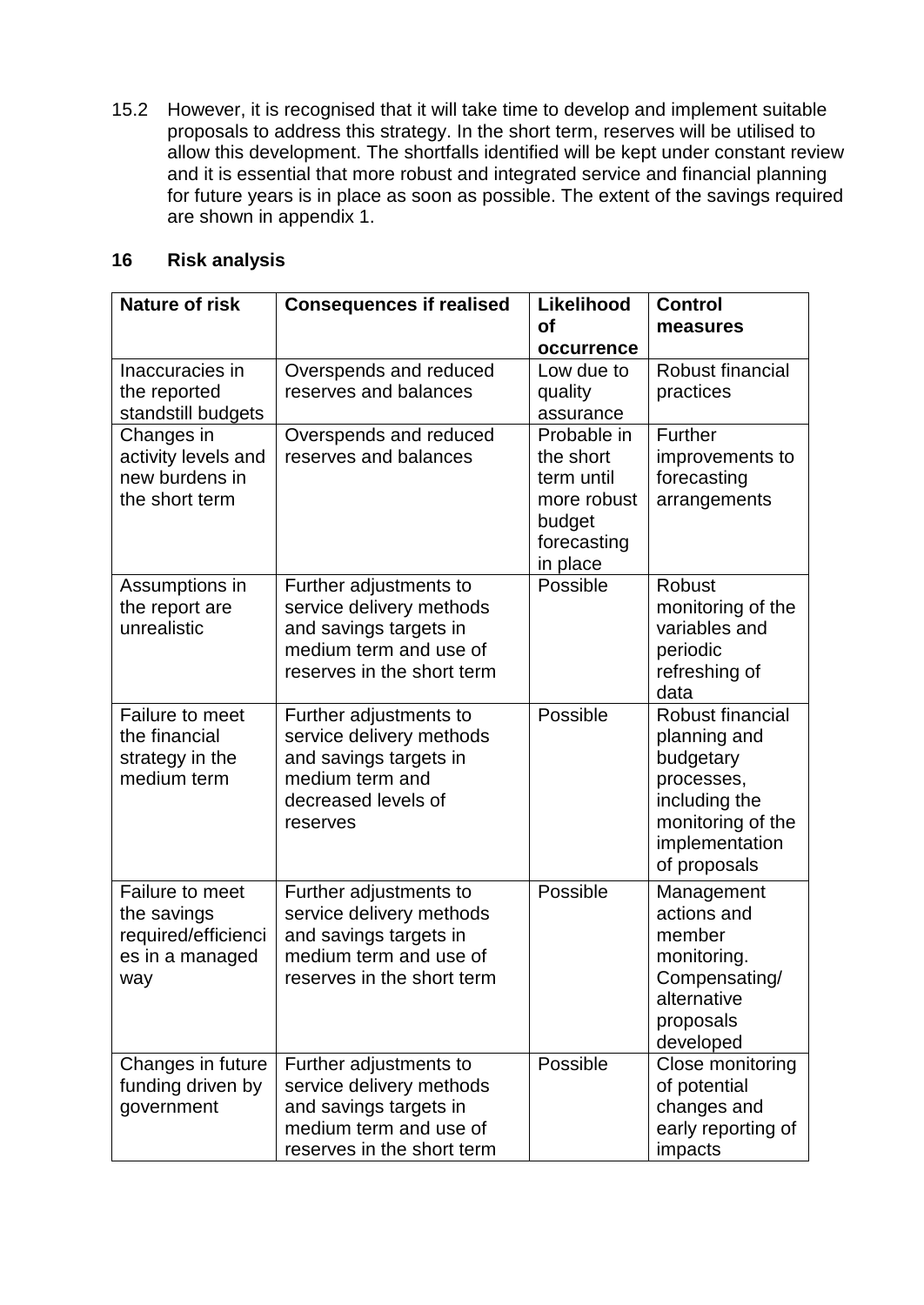## **17 Implications for resources**

There will inevitably be significant resource implications across all service areas on staffing, finance and property resources arising from the budget process.

### **18 Implications for stronger and safer communities**

Any implications will be considered as part of the budget setting process.

### **19 Implications for equalities**

Equalities impact screening will be carried out as part of the budget setting process and any adjustments deemed necessary will be included in the final budget presented in February 2017.

### **20 Author and contact officer**

Samantha Knowles, Principal Finance Manager

### **21 Consultees**

John Campbell – Chief Executive Liz Elliott – Head of Finance Bridget Gamble – Head of Resources Julie Thomas – Head of Planning and Local Development

### **22 Background papers**

Medium term financial strategy Report – Resources Committee February 2016.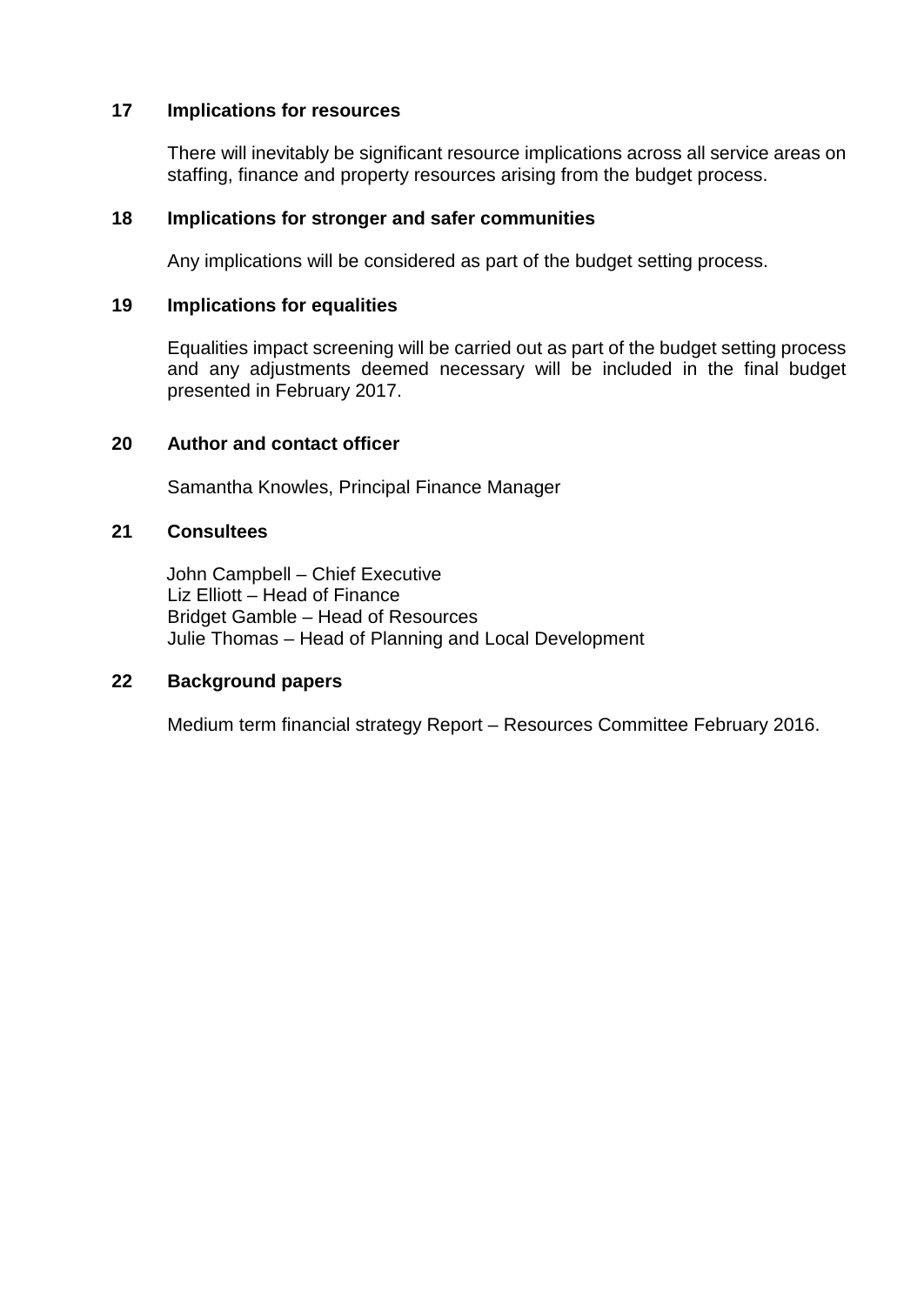# **Medium Term Financial Projections 2016-17 to 2020-21**

| $m$ caram Termi i maneral i Tojcenono zo Io-Tri to zozo-z i   |          |                          |          |          |          |
|---------------------------------------------------------------|----------|--------------------------|----------|----------|----------|
|                                                               |          | 2016-17 2017-18          | 2018-19  | 2019-20  | 2020-21  |
|                                                               | £ 000's  | £ 000's                  | £ 000's  | £ 000's  | £ 000's  |
| <b>Current spending levels B/F</b>                            | 10,046   | 9,936                    | 9,930    | 9,932    | 10,272   |
| <b>Net Changes - Standstill Budget</b>                        | $-17$    | 44                       |          |          |          |
|                                                               |          |                          |          |          |          |
| <b>Revised spending levels</b>                                | 10,029   | 9,980                    | 9,930    | 9,932    | 10,272   |
| Inescapable pressures - Operational:                          |          |                          |          |          |          |
|                                                               |          |                          |          | 50       | 50       |
| Pay Inflation - Future Years                                  |          |                          | 50       |          |          |
| General inflation                                             |          | 100                      | 100      | 100      | 100      |
| Additional Contributions to offset Pension Strain             | 70       | 70                       | 70       | 70       | 70       |
| Apprenticeship Levy                                           |          | 10                       |          |          |          |
| Local Plan pressures                                          | 126      | -65                      | $-148$   |          |          |
| <b>Planning Appeals</b>                                       | 100      | $-30$                    | $-70$    |          |          |
|                                                               | $-100$   |                          |          | 120      | $-120$   |
| <b>Borough Elections</b>                                      |          |                          |          |          |          |
| Castle interim management costs                               |          |                          |          |          |          |
| <b>Partnership/Contract Savings:</b>                          |          |                          |          |          |          |
| <b>Wollaston HWRC</b>                                         |          | 100                      |          |          |          |
| <b>Waste Recycling Credits</b>                                |          | 140                      |          |          |          |
| <b>Castle Contact Savings</b>                                 | $-33$    |                          |          |          |          |
|                                                               |          |                          |          |          |          |
| Contract & Procurement savings                                |          |                          |          |          |          |
| <b>Service Transformation</b>                                 |          |                          |          |          |          |
| Shared Services (IT Strategy)                                 |          | $-275$                   |          |          |          |
| <b>Asset Management &amp; Service Review:</b>                 |          |                          |          |          |          |
| Property project efficiencies                                 |          |                          |          |          |          |
| <b>Statutory/National Changes:</b>                            |          |                          |          |          |          |
|                                                               |          |                          |          |          |          |
| Changes in welfare reform demand pressures                    | $-100$   |                          |          |          |          |
| Alternative service delivery options:                         |          |                          |          |          |          |
| Crematorium Management fees                                   | $-100$   | $-100$                   |          |          |          |
| Subsidiary Companies Profit to shareholder                    |          |                          |          |          |          |
| Private rental income (Croyland Hall)                         |          |                          |          |          |          |
|                                                               |          |                          |          |          |          |
| Investment property income                                    | -56      |                          |          |          |          |
| <b>Total Changes to Base spending levels</b>                  | -93      | -50                      | 2        | 340      | 100      |
|                                                               |          |                          |          |          |          |
| <b>Revised spending levels C/F</b>                            | 9,936    | 9,930                    | 9,932    | 10,272   | 10,372   |
|                                                               |          |                          |          |          |          |
|                                                               |          |                          |          |          |          |
| Financed by:                                                  |          |                          |          |          |          |
| <b>Underlying Budget Deficit:</b>                             | $-625$   | $-664$                   | $-107$   | $-932$   | $-1,284$ |
| <b>Central Government Funding</b>                             | $-1,239$ | $-806$                   | $-531$   | $-223$   |          |
|                                                               |          |                          |          |          |          |
| <b>Business Rates Retention Scheme - Baseline</b>             | $-2,215$ | $-2,259$                 | $-2,325$ | $-2,400$ | $-2,476$ |
| <b>Business Rates Retention Scheme - Growth</b>               | $-587$   | $-599$                   | $-617$   | $-636$   | $-657$   |
| <b>Business Rates Retention Scheme - Pooling Benefit</b>      | -294     | $-299$                   | $-308$   | $-318$   |          |
| Section 31 Grant                                              | $-479$   | $-592$                   |          |          |          |
| Business Rates Collection Fund (-surplus/deficit)             | 679      | $\overline{\phantom{a}}$ |          |          |          |
| <b>Total Business Rates Income</b>                            |          |                          | $-3.250$ | $-3,354$ | $-3,133$ |
|                                                               | -2,896   | $-3,749$                 |          |          |          |
| Council Tax - Baseline                                        | $-3,678$ | $-3,691$                 | $-3,838$ | $-3,986$ | $-4,135$ |
| Council Tax - Growth (1.5%)                                   |          | $-37$                    | -77      | $-121$   | $-169$   |
| Council Tax - Band D Increase (£5 & 1.99%)                    |          | $-136$                   | $-138$   | $-141$   | -76      |
| Council Tax Collection Fund (-surplus/deficit)                | -3       |                          |          |          |          |
| <b>Total Council Tax Income</b>                               | $-3,681$ | $-3,864$                 | $-4,053$ | $-4,248$ | $-4,380$ |
|                                                               |          |                          |          |          |          |
| New Homes Bonus additional income above current budget        | $-1,457$ | $-1,404$                 | $-1,166$ | $-1,163$ | $-857$   |
| Planned use of Ear Marked Reserves                            | -44      |                          |          |          |          |
| <b>Total On going Funding available</b>                       | -9,317   | $-9,823$                 | $-9,000$ | $-8,988$ | $-8,370$ |
|                                                               |          |                          |          |          |          |
| Total Funding including the one off use of reserves           |          |                          |          |          |          |
| from previous years                                           | -9,942   | -10,487                  | -9,107   | -9,920   | -9,654   |
|                                                               |          |                          |          |          |          |
| Additional savings needed to balance budget/additional use of |          |                          |          |          |          |
| reserves (+) or reduced need for reserves (-)                 | -6       | $-557$                   | 825      | 352      | 718      |
|                                                               |          |                          |          |          |          |
| <b>Original Cumulative Total Savings needed:</b>              | 619      | 107                      | 932      | 1,284    | 2,002    |
|                                                               |          |                          |          |          |          |
| <b>Changes as a result of in year Budget Monitoring</b>       | 45       |                          |          |          |          |
| <b>Revised Cumulative Total Savings needed:</b>               | 664      | 107                      | 932      | 1,284    | 2,002    |
|                                                               |          |                          |          |          |          |
| General Fund Reserves as at 1st April                         | $-4,522$ | -3,858                   | -3,751   | -2,819   | $-1,535$ |
| Less used to fund annual base shortfalls                      | 664      | 107                      | 932      | 1,284    | 2,002    |
|                                                               |          |                          |          |          |          |
|                                                               |          |                          |          |          |          |
| Creation of Budget Implementation reserve                     |          |                          |          |          |          |
| Use of Budget Implementation reserve                          |          |                          |          |          |          |
| Contribution -to/from GF Reserves                             |          |                          |          |          |          |
|                                                               |          |                          |          |          |          |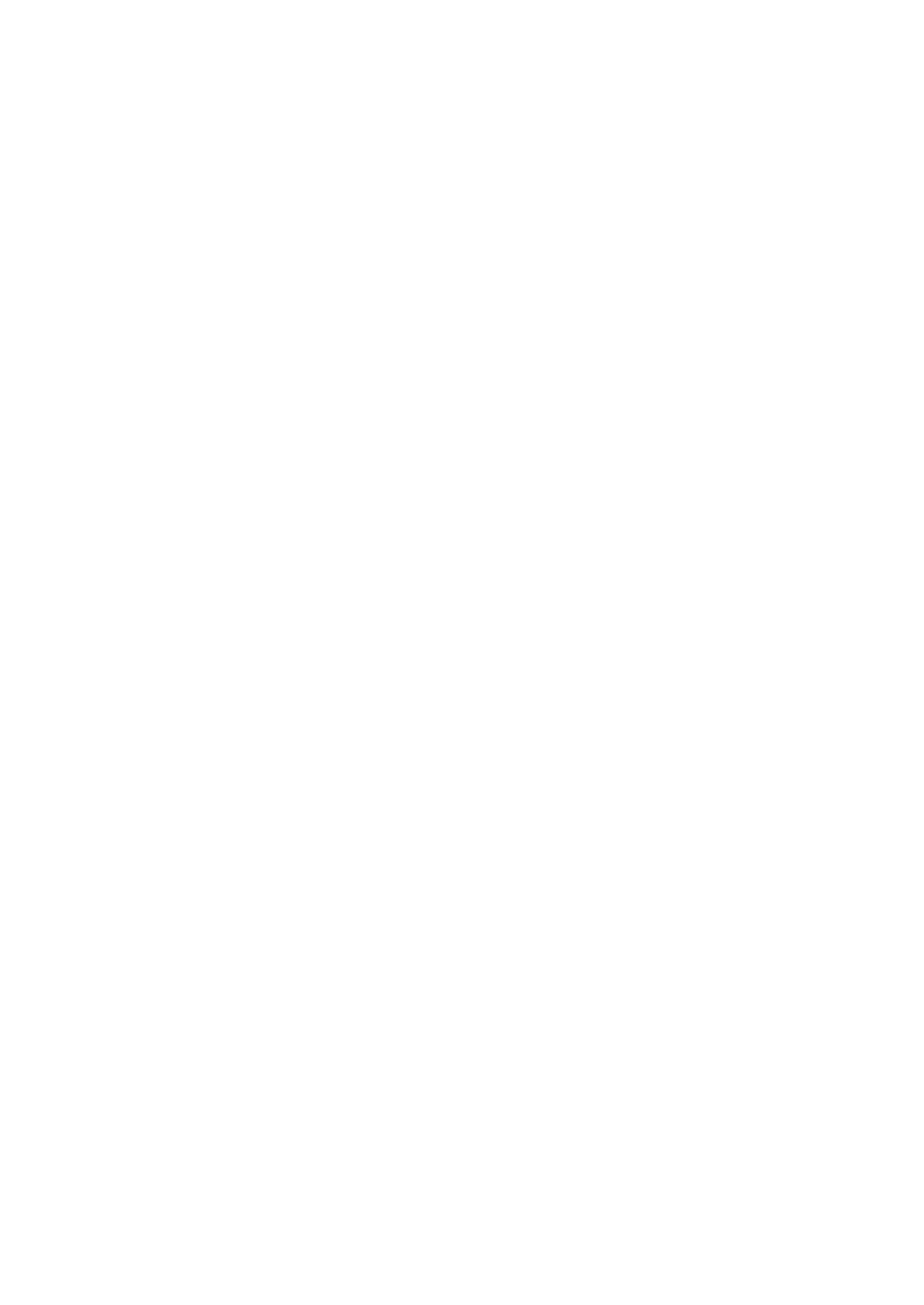# **2017-18 Draft Opening Budget for Consultation**

|                                                        | <b>Original</b><br><b>Budget</b> | <b>Original</b><br><b>Budget</b> |                                                                                    |
|--------------------------------------------------------|----------------------------------|----------------------------------|------------------------------------------------------------------------------------|
|                                                        | 2016/17                          | 2017/18                          | <b>Comments</b>                                                                    |
| Service Area                                           | £'000                            | £'000                            |                                                                                    |
| <b>Environmental Health Protection</b>                 | 403                              | 416                              |                                                                                    |
| <b>Regulatory Services</b>                             | 403                              | 416                              |                                                                                    |
| Housing                                                | 445                              | 469                              |                                                                                    |
| Planning Policy and Regeneration                       | 751                              |                                  | 778 £25k Playing Pitch Strategy                                                    |
| Planning and Building Control                          | 91                               | 121                              |                                                                                    |
| <b>Planning and Local Development</b>                  | 1,287                            | 1,368                            |                                                                                    |
| <b>Total for Head of Planning and Developmen</b>       | 1,690                            | 1,784                            |                                                                                    |
| <b>Environmental Maintenance</b>                       | 2,894                            | 2,894                            |                                                                                    |
| Waste and Transport                                    | 1,115                            | 1,115                            |                                                                                    |
| <b>Total for Environmental Services</b>                | 4,009                            | 4,009                            |                                                                                    |
|                                                        |                                  |                                  |                                                                                    |
| <b>Community Support</b><br>Organisational Development | 1,323<br>205                     | 1,326<br>218                     |                                                                                    |
| <b>Democratic Services</b>                             | 778                              |                                  | 753 Restructure savings                                                            |
|                                                        |                                  |                                  | An increase in commercial lettings income,                                         |
|                                                        |                                  |                                  | a reduction in empty properties rate costs                                         |
|                                                        |                                  |                                  | and a reduction in repairs and maintenance                                         |
| <b>Investment Property</b>                             | $-1,357$                         | $-1,522$ costs.                  |                                                                                    |
| <b>Operational Property</b>                            | 817                              |                                  | 836 Reduction in rental income                                                     |
| <b>Total for Head of Resources</b>                     | 1,766                            | 1,611                            |                                                                                    |
|                                                        |                                  |                                  |                                                                                    |
| <b>Information Technology Shared Service</b>           | 1,033                            | 1,029                            |                                                                                    |
| <b>District Law Shared Service</b>                     | 146                              | 146                              |                                                                                    |
| Accountancy                                            | 548                              |                                  | 571 Increase in cost of corporate insurance                                        |
| <b>Internal Audit</b>                                  | 65                               | 65                               |                                                                                    |
|                                                        |                                  |                                  | Reduced Admin and benefit subsidy grants<br>offset by establishment savings and an |
| <b>Revenues and Benefits</b>                           | 222                              |                                  | 249 increase in court cost income                                                  |
| <b>Total for Head of Finance</b>                       | 835                              | 885                              |                                                                                    |
|                                                        |                                  |                                  |                                                                                    |
| Corporate Contingency                                  | $-95$                            |                                  | Restructures savings now incorporated into<br>0 service budgets                    |
| <b>Bad Debt Provision</b>                              | 10                               | 10                               |                                                                                    |
| Depreciation & Amortisation                            | $-1,395$                         | $-1,395$                         |                                                                                    |
|                                                        |                                  |                                  |                                                                                    |
| Non Distributed Costs- Pension Fund                    | 1,425                            |                                  | 1,386 Realignment of Pensions budget to actuals                                    |
| Investment Income                                      | $-225$                           | $-225$                           |                                                                                    |
| Audit Fee & Bank Charges                               | 66                               | 66                               |                                                                                    |
| <b>Other Income and Expenditure</b>                    | $-214$                           | $-158$                           |                                                                                    |
| <b>Corporate Management</b>                            | 188                              | 191                              |                                                                                    |
| <b>Parish Precepts</b>                                 | 483                              | 483                              |                                                                                    |
|                                                        |                                  |                                  |                                                                                    |
| <b>TOTAL ORIGINAL BUDGET</b>                           | 9,936                            | 9,980                            |                                                                                    |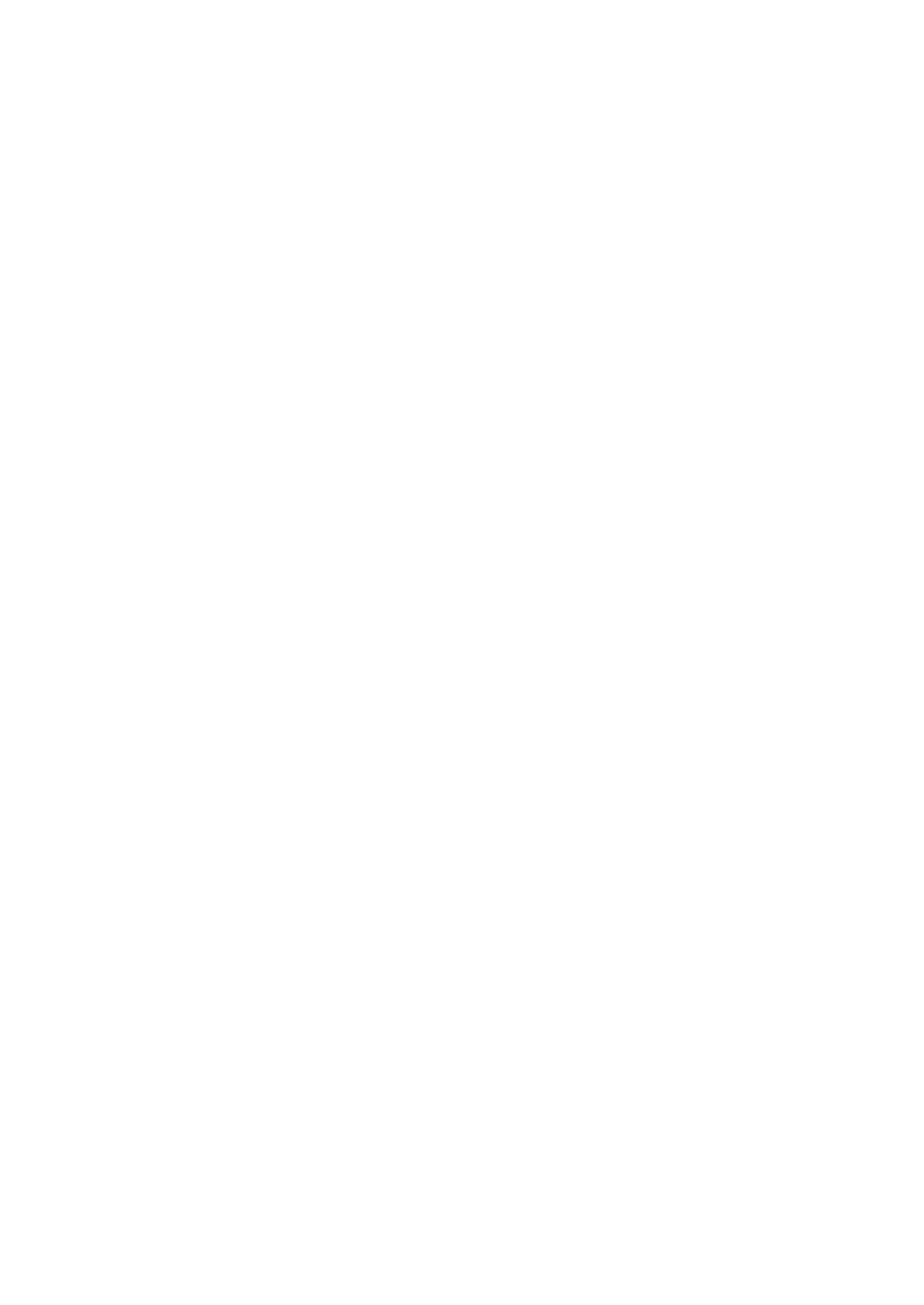# **Budget Consultation approach 2017-18**

# **Introduction**

The Council has both a statutory and best practice obligation to consult with the community on its proposals for service priorities and draft budget allocation for the coming period. This appendix sets out officer recommendations for how the consultation on the 2017-18 budgets could be undertaken and is in line with the principles of consultation outlined in the council's consultation toolkit as outlined below:

- Consultation must be based on understandable and accessible information so people can make informed responses. It must also be relevant and practical; there is no single 'right' way, but the method should be relevant to the issue.
- Timeframes should be proportionate and realistic to allow enough time to provide a considered response. Dependant on the nature and impact of the proposal and the ability to respond of the people being consulted. Most consultations be of an eight week duration. This can be extended for large consultations or, in exceptional circumstances, shortened for urgent matters.
- Consultation should begin early in policy development when views can genuinely be taken into account. It may be appropriate to engage in different ways at different stages.
- A mix of 'quantitative' methods (e.g. surveys where we can measure satisfaction or opinions/surveys numerically) and 'qualitative' methods (e.g. focus groups where we look for more in depth opinions or quality improvements) should be used

# **What are we consulting on?**

In line with the consultation toolkit we will ensure that those being consulted know:

- **Who is being consulted and why**
- Which decisions will be influenced by the consultation
- **Who will take these decisions**
- When the decisions will be taken
- $\blacksquare$  How the results will be fed back to them
- **That anonymity will be respected if requested**
- Who they can contact if they are unhappy about the consultation.

The consultation will be focused on the draft budget for 2016-17 and will ask:

- Are the proposals in the right areas for savings and/or income?
- Are we tackling the problem in the right way?
- Are there opportunities for savings and/or income we have not considered yet?
- Should any of the proposals be removed from the budget?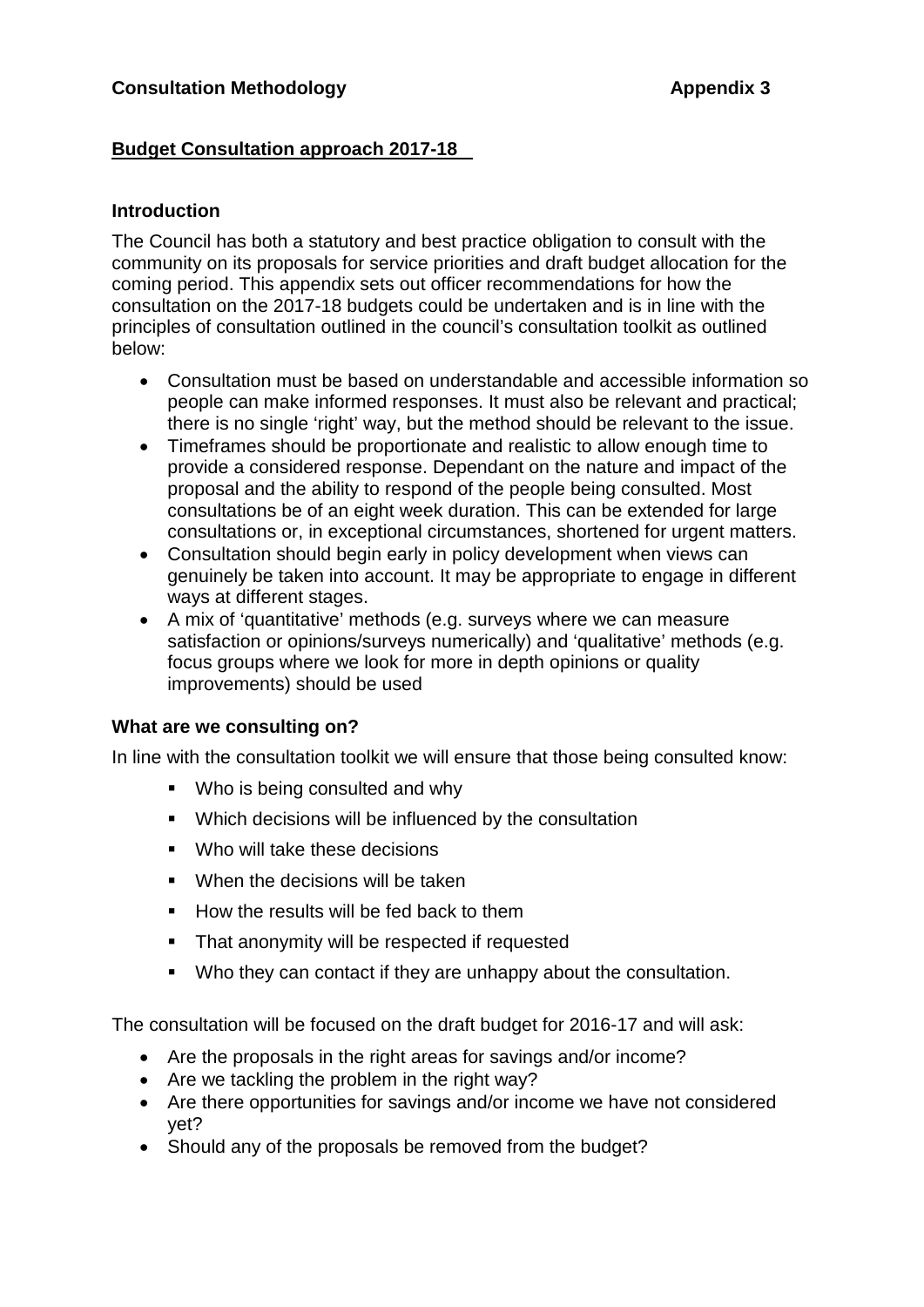It is envisaged that the consultation documents will take the form of a double sided sheet comprising of explanatory text and a series of questions as outlined above. Where the leaflet is sent to community members directly it will be accompanied by a letter and postage paid return envelope.

# **Who will we consult?**

It is anticipated that the following groups will be consulted with:

- The general public
- The voluntary/community sector
- The business sector
- Employees

# **What methods do we plan to use?**

Broadly two methods will be used:

- *Passive consultation*: whereby it is assumed that consultees will find the consultation materials themselves. Examples include information on our website and leaflets placed in reception areas.
- Active consultation: where consultees are targeted directly with information. Examples include public and private meetings and mailshots.

In addition equality impact assessment screening forms will be completed for all proposals to change services to ensure that no vulnerable groups will be disproportionately affected, where it is possible to put in reasonable changes to the proposals. If any groups are disproportionately affected, efforts will be made to consult representatives of those groups.

# **How will consultation be done?**

The proposal is to run the consolation in a phased approach.

*Initial phases on the draft budget proposals*

*Phase 1:* following the Resources Committee on 7 December 2016 a passive consultation campaign will be launched, whereby there will be information on our website relating to the budget consultation and leaflets will be produced and left at reception areas.

*Phase 2:* In the New Year a more active consultation will begin, including the inclusion of budget information in "The Link".

*Phase 3:* Where necessary community meetings will be held to further inform specific groups

As the number of proposals and the effects on service delivery outlined in the draft budget may be limited, further consultation will be undertaken as proposals are developed. These are unlikely to be prior to the setting of the 2017-18 budget but will be in preparation for the changes needed to face the financial challenges for future years.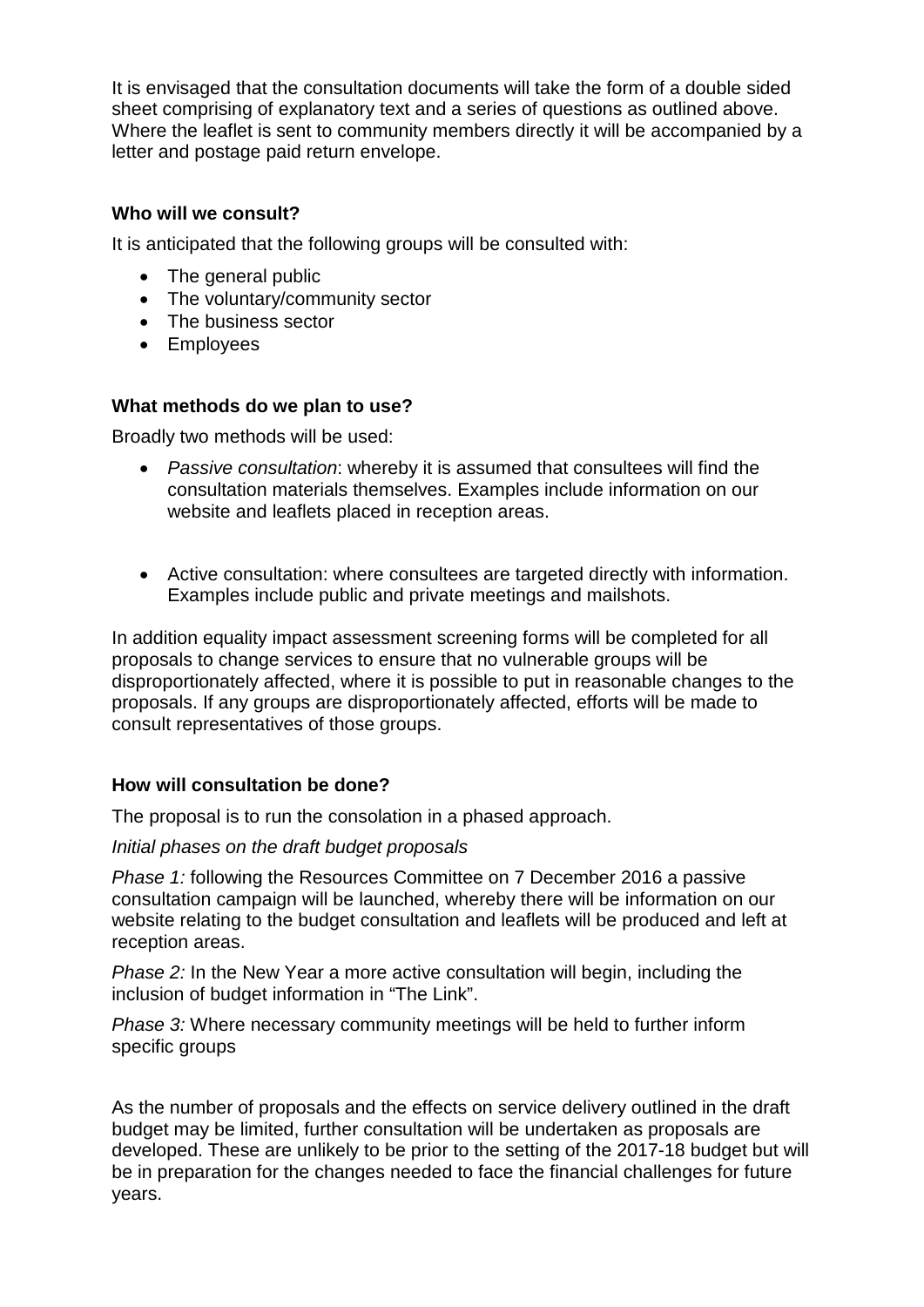| 2017-18 Fees & Charges                                                                                                                                                                                                                                                                                                                                                                                                                                                                                               | <b>VAT Status</b>                            | <b>Current Charge</b><br>2016-17<br>£                                                                 | <b>Proposed Charge</b><br>2017-18<br>£                                                                |
|----------------------------------------------------------------------------------------------------------------------------------------------------------------------------------------------------------------------------------------------------------------------------------------------------------------------------------------------------------------------------------------------------------------------------------------------------------------------------------------------------------------------|----------------------------------------------|-------------------------------------------------------------------------------------------------------|-------------------------------------------------------------------------------------------------------|
| <b>Council Minutes etc.</b>                                                                                                                                                                                                                                                                                                                                                                                                                                                                                          |                                              |                                                                                                       |                                                                                                       |
| <b>Minutes</b><br><b>Commercial Concerns</b>                                                                                                                                                                                                                                                                                                                                                                                                                                                                         | <b>Zero Rated</b>                            | 153.20                                                                                                | 153.20                                                                                                |
| <b>Planning Committee</b><br>Agendas, reports and minutes<br><b>Minutes</b>                                                                                                                                                                                                                                                                                                                                                                                                                                          | <b>Zero Rated</b><br><b>Zero Rated</b>       | 306.40<br>77.50                                                                                       | 306.40<br>77.50                                                                                       |
| <b>Register of land held by Public Bodies</b>                                                                                                                                                                                                                                                                                                                                                                                                                                                                        |                                              |                                                                                                       |                                                                                                       |
| Copy of an entry                                                                                                                                                                                                                                                                                                                                                                                                                                                                                                     | <b>VAT</b><br><b>Exclusive</b><br><b>VAT</b> | 13.40                                                                                                 | 13.40                                                                                                 |
| Duplicate sheet                                                                                                                                                                                                                                                                                                                                                                                                                                                                                                      | <b>Exclusive</b>                             | 0.40                                                                                                  | 0.40                                                                                                  |
| <b>Freedom of Information Act</b><br>Requests for information:                                                                                                                                                                                                                                                                                                                                                                                                                                                       | O/S Scope                                    |                                                                                                       |                                                                                                       |
| A charge can be made for the materials (eg Paper, CD Rom, Video Tape etc) needed to respond to<br>a request for information, if the total cost is £10 or more. If the cost of materials is less than £10 no<br>charge can be made. Photocopies are to be charged at 10p per sheet of paper. Staff time taken to<br>find and prepare the information in response to a request is to be charged at £25 per hour. However,<br>if the total amount of time taken is less than 18 hours( $£450$ ), no charge may be made. |                                              |                                                                                                       |                                                                                                       |
| Register of Electors (Full or Open) - Paper Copy                                                                                                                                                                                                                                                                                                                                                                                                                                                                     | O/S Scope                                    | £10, plus £5 per<br>1000 entries (or part<br>thereof)<br>£20, plus £1.50 per<br>1000 entries (or part | £10, plus £5 per<br>1000 entries (or part<br>thereof)<br>£20, plus £1.50 per<br>1000 entries (or part |
| Register of Electors (Full or Open) - Data Copy<br><b>Certificate of Residency</b>                                                                                                                                                                                                                                                                                                                                                                                                                                   | O/S Scope<br>O/S Scope                       | thereof)<br>15.00                                                                                     | thereof)<br>15.00                                                                                     |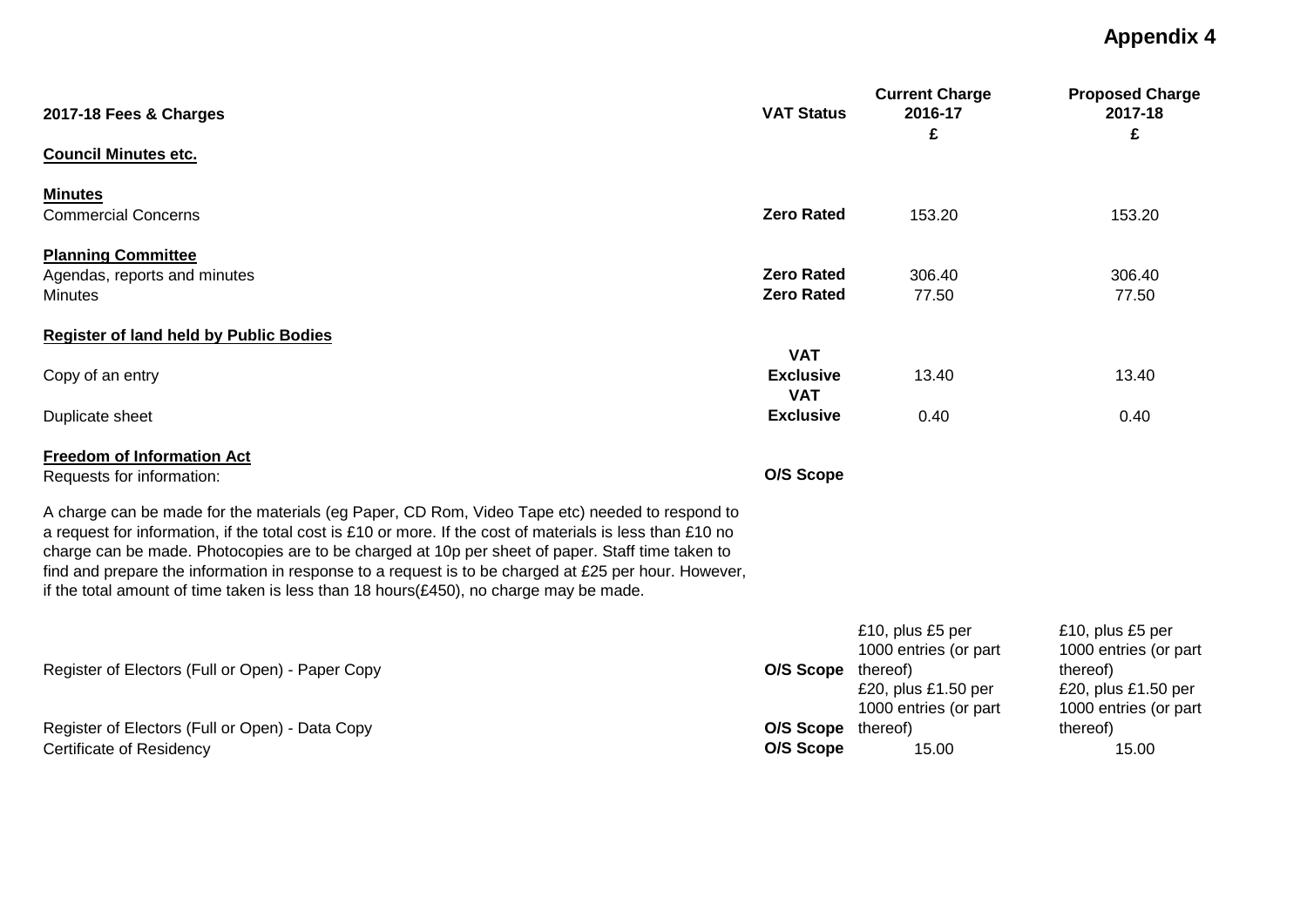| 2017-18 Fees & Charges                                                                           | <b>VAT Status</b> | <b>Current Charge</b><br>2016-17 | <b>Proposed Charge</b><br>2017-18 |  |
|--------------------------------------------------------------------------------------------------|-------------------|----------------------------------|-----------------------------------|--|
|                                                                                                  |                   | £                                | £                                 |  |
| <b>Local Land Charges</b>                                                                        |                   |                                  |                                   |  |
| <b>Search Fees</b>                                                                               |                   |                                  |                                   |  |
| LLC1 only                                                                                        | Exempt            | 18.00                            | 18.00                             |  |
| Con 29 (R)                                                                                       | Exempt            | 52.50                            | 62.50                             |  |
| Con 29 (R) (except Q2, 3.1, 3.2, 3.4, 3.6)                                                       | Exempt            | 38.00                            | 39.50                             |  |
| Con 29 (R) and LLC1                                                                              | Exempt            | 70.50                            | 80.50                             |  |
| Con 29 (O) (Q4-22)                                                                               | Exempt            | 10.00                            | 10.00                             |  |
| <b>Second Parcel</b>                                                                             | Exempt            | 11.00                            | 11.00                             |  |
| <b>Cemeteries</b>                                                                                |                   |                                  |                                   |  |
| Interments-Public & Purchased Graves (Monday - 11.30 Friday)                                     |                   |                                  |                                   |  |
| Age to 1 month                                                                                   | <b>Exempt</b>     | No charge                        | No charge                         |  |
| Over 1 month - 16 years                                                                          | <b>Exempt</b>     | No charge                        | No charge                         |  |
| Over 16 years                                                                                    |                   |                                  |                                   |  |
| Depth to 6 ft.                                                                                   | <b>Exempt</b>     | 358.10                           | 358.10                            |  |
| Per additional ft.                                                                               | <b>Exempt</b>     | 72.40                            | 72.40                             |  |
| Chamber - Single Interment                                                                       | <b>Exempt</b>     | 262.90                           | 262.90                            |  |
| Chamber - Double or Second Interment                                                             | <b>Exempt</b>     | 476.20                           | 476.20                            |  |
| <b>Cremated Remains</b>                                                                          | <b>Exempt</b>     | 83.80                            | 83.80                             |  |
| <b>Memorial Chambers</b>                                                                         | <b>Exempt</b>     | 77.50                            | 77.50                             |  |
| Prepurchased mausoleum                                                                           | <b>Exempt</b>     | 753.60                           | 753.60                            |  |
| Interments-Public & Purchased Graves (Friday after 11.30am to 3.30pm, Saturday 9.00am -10.30 am) |                   |                                  |                                   |  |
| Depth to 6 ft.                                                                                   | <b>Exempt</b>     | 537.20                           | 537.20                            |  |
| Per additional ft.                                                                               | <b>Exempt</b>     | 108.60                           | 108.60                            |  |
| Chamber - Single Interment                                                                       | <b>Exempt</b>     | 394.40                           | 394.40                            |  |
| Chamber - Double or Second Interment                                                             | <b>Exempt</b>     | 714.20                           | 714.20                            |  |
| <b>Cremated Remains</b>                                                                          | <b>Exempt</b>     | 126.20                           | 126.20                            |  |
| <b>Memorial Chambers</b>                                                                         | <b>Exempt</b>     | 116.90                           | 116.90                            |  |
| Prepurchased mausoleum                                                                           | <b>Exempt</b>     | 1130.40                          | 1130.40                           |  |
|                                                                                                  |                   |                                  |                                   |  |

\* 50% uplift to basic charges with figures shown below rounded up to the nearest 10p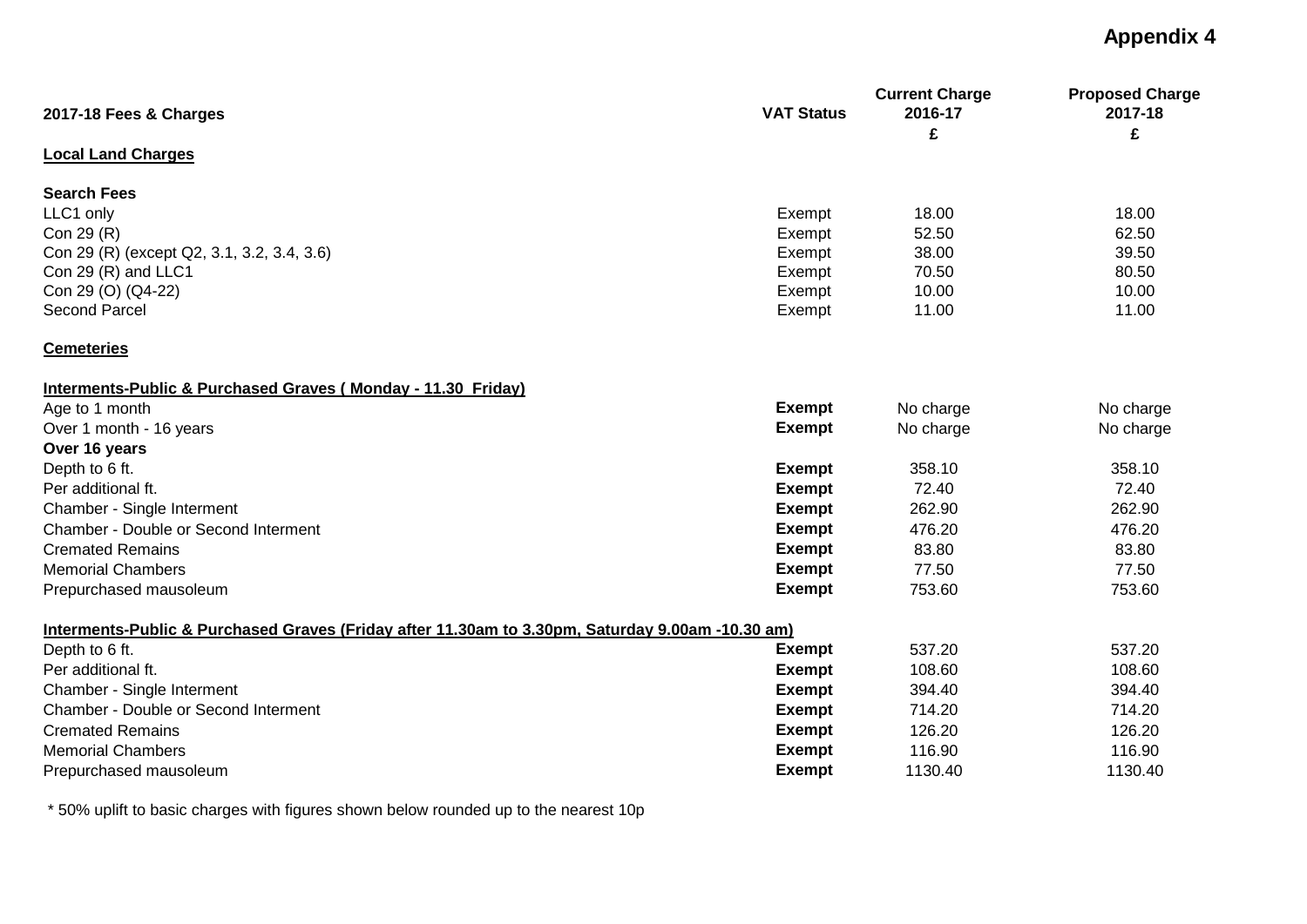| 2017-18 Fees & Charges                              | <b>VAT Status</b> | <b>Current Charge</b><br>2016-17 | <b>Proposed Charge</b><br>2017-18 |
|-----------------------------------------------------|-------------------|----------------------------------|-----------------------------------|
|                                                     |                   | £                                | £                                 |
| <b>Exclusive Rights</b>                             |                   |                                  |                                   |
| Earth Graves (9 ft. x 4 ft.)                        | <b>Exempt</b>     | 368.00                           | 368.00                            |
| Childs Plot $(4 ft. x 3 ft.)$                       | <b>Exempt</b>     | 180.00                           | 180.00                            |
| Memorial Garden (2 ft. x 2 ft.)                     | <b>Exempt</b>     | 120.00                           | 120.00                            |
| Chamber - Single Interment                          | Exempt            | 359.10                           | 359.10                            |
| Chamber - Double or Second Interment                | <b>Exempt</b>     | 359.10                           | 359.10                            |
| Memorial Chamber, Ashes (Including Plaque)          | Exempt            | 299.10                           | 299.10                            |
| Mausoleum - Purchase, facia tablets and inscription | <b>Exempt</b>     | 3264.10                          | 3264.10                           |
| <b>Memorials</b>                                    |                   |                                  |                                   |
| Vase or Tablet                                      | <b>Exempt</b>     | 33.10                            | 33.10                             |
| Headstone or other monument                         | <b>Exempt</b>     | 182.20                           | 182.20                            |
| Kerb                                                | Exempt            | 103.50                           | 103.50                            |
| Additional inscriptions                             | <b>Exempt</b>     | 51.70                            | 51.70                             |
| Replacement of headstones                           | Exempt            | 58.90                            | 58.90                             |
| Use of chapel                                       | <b>Exempt</b>     | 36.10                            | 36.10                             |
| Use of organ                                        | <b>Exempt</b>     | 36.10                            | 36.10                             |
|                                                     | <b>VAT</b>        |                                  |                                   |
| Search Fee                                          | inclusive         | 40.20                            | 40.20                             |
| Exhumation                                          | <b>Exempt</b>     |                                  |                                   |
| <b>Exhumation of Ashes</b>                          | <b>Exempt</b>     |                                  |                                   |
| <b>Special Conditions</b>                           |                   |                                  |                                   |

Purchaser is a non-inhabitant (100% uplift in charges, applies to purchase of exclusive rights only) Deceased was a non-inhabitant 100% uplift in charges,applies to interment fee and memorial applicants)

A non-inhabitant is a person who has not resided in the Borough for at least one year, in the five year period prior to the memorial application or interment.

## **Maintenance of Graves**

| Levelling and turfing grassed graves on one occasion | Exempt        | 85.80   | 85.80   |
|------------------------------------------------------|---------------|---------|---------|
| Maintaining other graves for 25 years                | Exempt        | 703.90  | 703.90  |
| Planting on a single occasion                        | <b>Exempt</b> | 58.90   | 58.90   |
| Spring & Summer flowers for 25 years                 | Exempt        | 1408.90 | 1408.90 |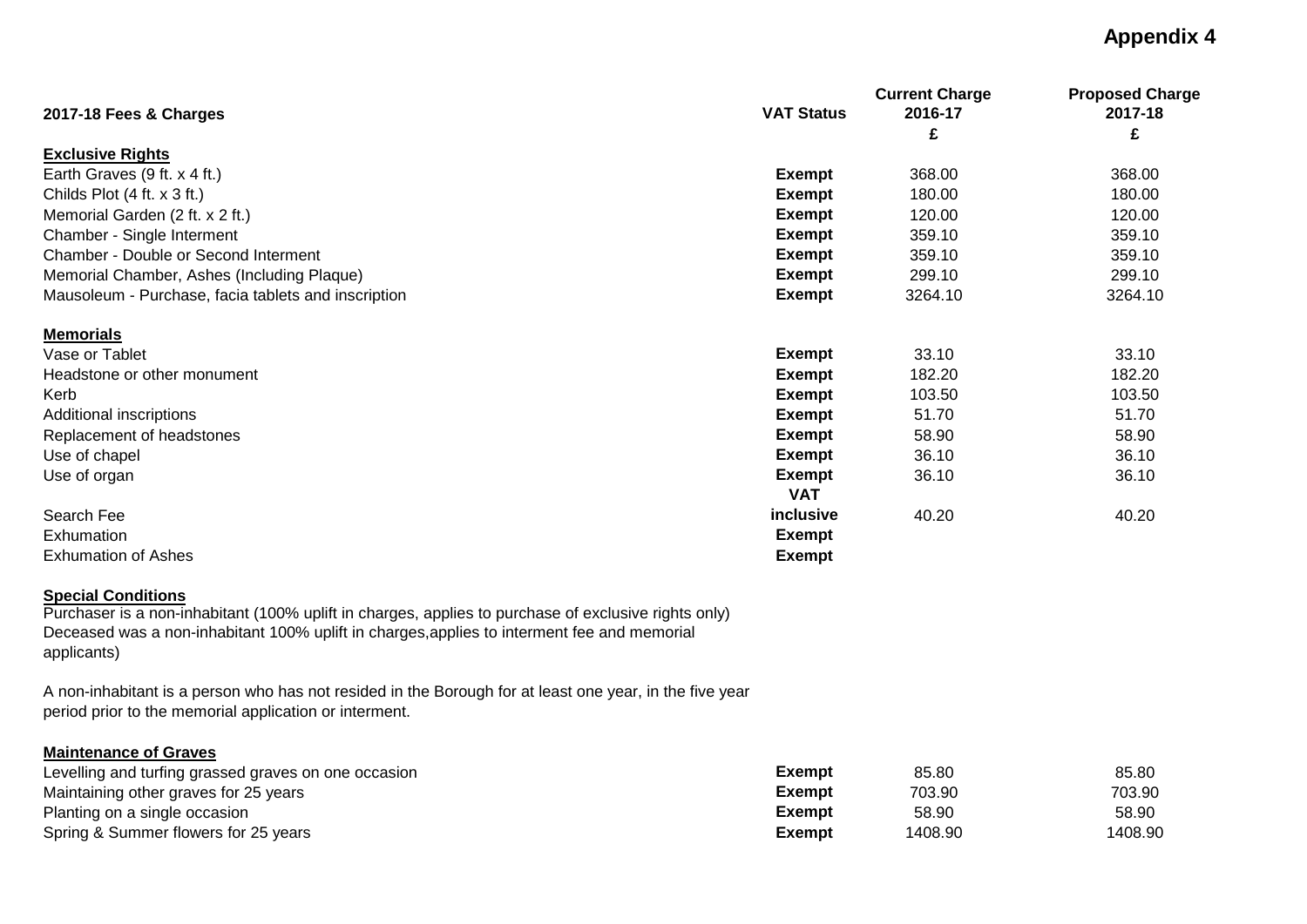| 2017-18 Fees & Charges                                                                                            | <b>VAT Status</b>                               | <b>Current Charge</b><br>2016-17<br>£ | <b>Proposed Charge</b><br>2017-18<br>£ |
|-------------------------------------------------------------------------------------------------------------------|-------------------------------------------------|---------------------------------------|----------------------------------------|
| <b>Swanspool Pavilion</b>                                                                                         |                                                 |                                       |                                        |
| Monday to Saturday- Minimum Charge (3 hours)<br>Off Peak - Per Hour (Min. 2 hours)                                |                                                 |                                       |                                        |
| Level 1 - Open and close.<br>Level 2 - Open, set out, clear away and close.<br>Level 3 - As 2 but remain present. | <b>Exempt</b><br><b>Exempt</b><br><b>Exempt</b> | 14.90<br>19.00<br>26.80               | 14.90<br>19.00<br>26.80                |
| Peak - Per Hour (Min. 2 hours)                                                                                    |                                                 |                                       |                                        |
| Level 1 - Open and close.<br>Level 2 - Open, set out, clear away and close.<br>Level 3 - As 2 but remain present. | <b>Exempt</b><br><b>Exempt</b><br><b>Exempt</b> | 19.00<br>26.80<br>29.90               | 19.00<br>26.80<br>29.90                |
| <b>Tithe Barn</b>                                                                                                 |                                                 |                                       |                                        |
| Off Peak - Per Hour (Min. 2 hours)                                                                                |                                                 |                                       |                                        |
| Level 1 - Open and close.<br>Level 2 - Open, set out, clear away and close.<br>Level 3 - As 2 but remain present. | <b>Exempt</b><br>Exempt<br>Exempt               | 19.00<br>22.70<br>35.10               | 19.00<br>22.70<br>35.10                |
| Peak - Per Hour (Min. 2 hours)                                                                                    |                                                 |                                       |                                        |
| Level 1 - Open and close.<br>Level 2 - Open, set out, clear away and close.<br>Level 3 - As 2 but remain present. | <b>Exempt</b><br><b>Exempt</b><br><b>Exempt</b> | 22.70<br>35.10<br>42.40               | 22.70<br>35.10<br>42.40                |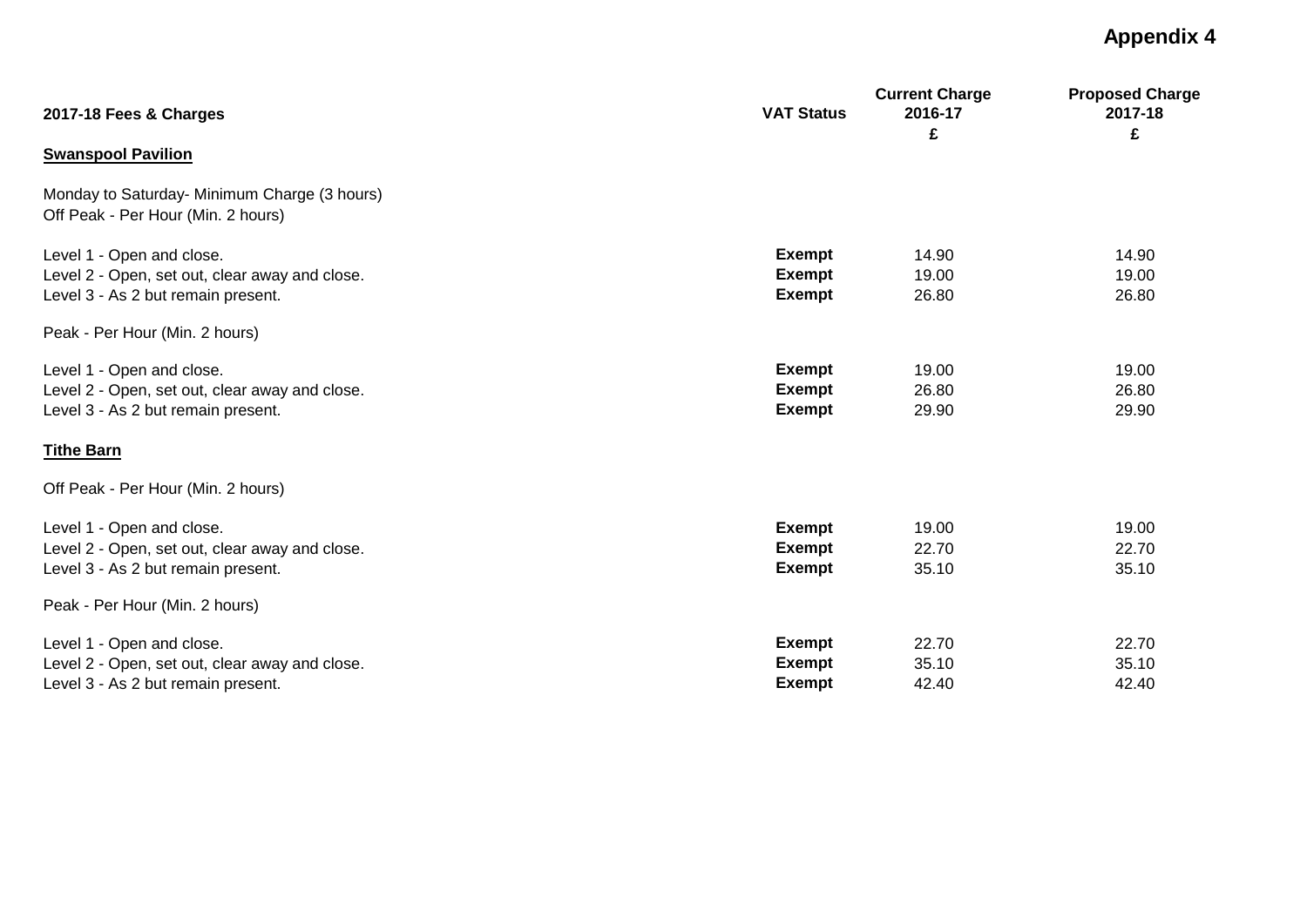| 2017-18 Fees & Charges                                                                                 | <b>VAT Status</b>              | <b>Current Charge</b><br>2016-17<br>£ | <b>Proposed Charge</b><br>2017-18<br>£ |
|--------------------------------------------------------------------------------------------------------|--------------------------------|---------------------------------------|----------------------------------------|
| <b>Finedon Town Hall</b>                                                                               |                                |                                       |                                        |
| Off Peak - Per Hour (Min. 2 hours)                                                                     |                                |                                       |                                        |
| Level 1 - Open and close.                                                                              | <b>Exempt</b>                  | 14.90                                 | 14.90                                  |
| Level 2 - Open, set out, clear away and close.<br>Level 3 - As 2 but remain present.                   | <b>Exempt</b><br><b>Exempt</b> | 19.00<br>26.80                        | 19.00<br>26.80                         |
| Peak - Per Hour (Min. 2 hours)                                                                         |                                |                                       |                                        |
| Level 1 - Open and close.                                                                              | <b>Exempt</b>                  | 19.00                                 | 19.00                                  |
| Level 2 - Open, set out, clear away and close.                                                         | <b>Exempt</b>                  | 26.30                                 | 26.30                                  |
| Level 3 - As 2 but remain present.                                                                     | <b>Exempt</b>                  | 29.90                                 | 29.90                                  |
| <b>All Halls</b>                                                                                       |                                |                                       |                                        |
| Sundays and Bank Holidays - 50% surcharge                                                              |                                |                                       |                                        |
| Commercial Rate - 100% surcharge                                                                       |                                |                                       |                                        |
| Registered charities 50% discount                                                                      |                                |                                       |                                        |
| 8 or more bookings, bookings in excess of 16 hours 10% discount                                        |                                |                                       |                                        |
| Cleaning Fee (Disco's, Weddings etc)                                                                   | <b>Exempt</b>                  | 64.10                                 | 64.10                                  |
| Hire of Piano (where available)                                                                        | <b>Exempt</b>                  | 2.50                                  | 2.50                                   |
| Licensed Bar Facilities (per booking)                                                                  | <b>Exempt</b>                  | 38.20                                 | 38.20                                  |
| <b>Parks</b>                                                                                           |                                |                                       |                                        |
| <b>Floral Decorations</b>                                                                              | <b>Exempt</b>                  | 31.00                                 | 31.00                                  |
| Chairs - Charge per chair per day                                                                      | <b>Exempt</b>                  | 1.00                                  | 1.00                                   |
| Bandstand Section - each per day                                                                       | <b>Exempt</b>                  | 3.50                                  | 3.50                                   |
| Castlefields Bandstand - per day                                                                       | <b>Exempt</b>                  | 10.00                                 | 10.00                                  |
| <b>Fairs</b>                                                                                           |                                |                                       |                                        |
| Charged at a daily rate per operating day for areas of land up to 15,000 square metres                 | <b>Exempt</b>                  | 262.90                                | 262.90                                 |
| Additional 25% charged for any Bank Holiday on which the fair is operating                             | <b>Exempt</b>                  | 328.60                                | 328.60                                 |
| Returnable deposit to be paid by the fair operators, some or all of which may be retained by the Coune | <b>Exempt</b>                  | 698.70                                | 698.70                                 |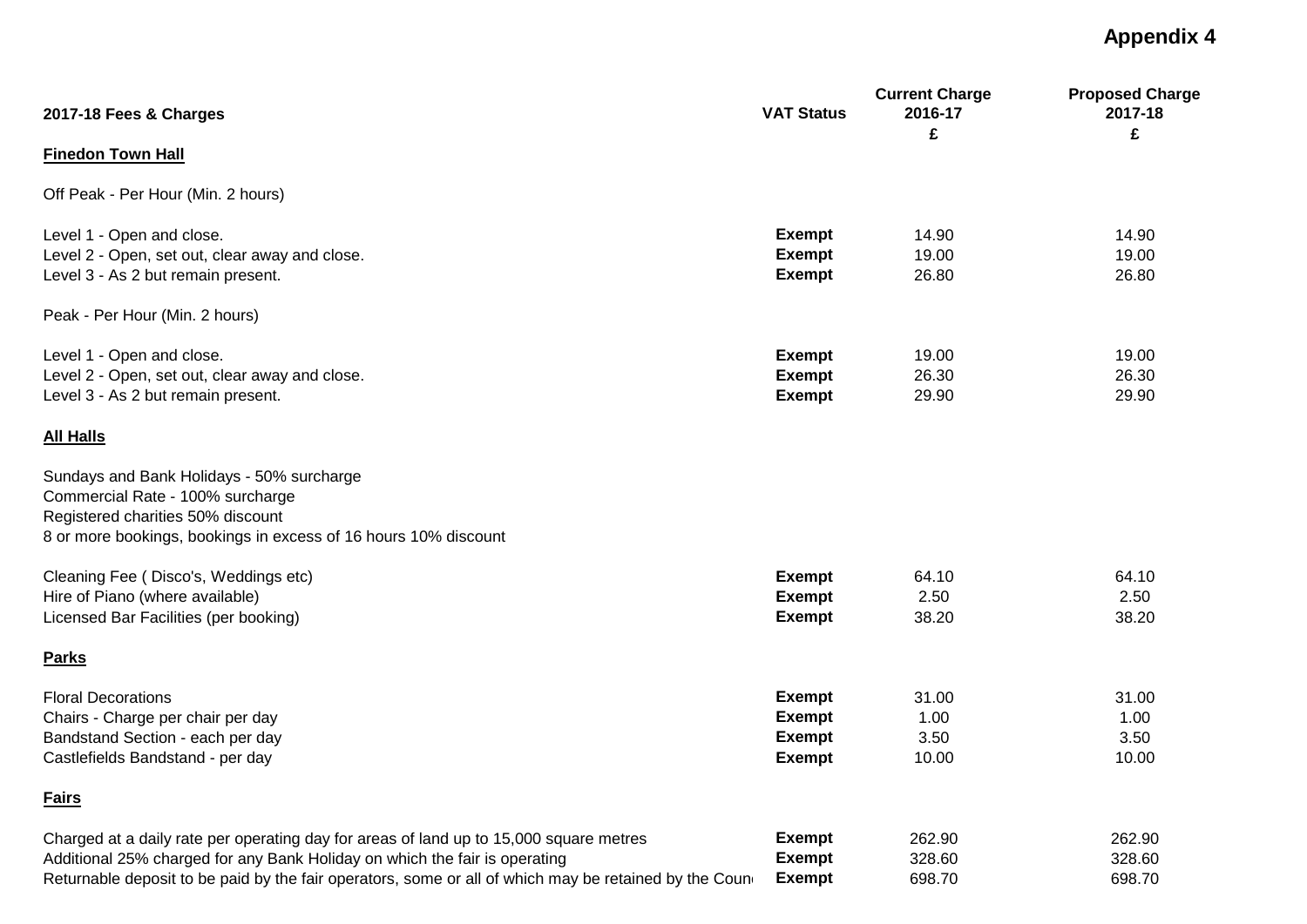| 2017-18 Fees & Charges                                                                                                                  | <b>VAT Status</b>                                   | <b>Current Charge</b><br>2016-17<br>£ | <b>Proposed Charge</b><br>2017-18<br>£ |
|-----------------------------------------------------------------------------------------------------------------------------------------|-----------------------------------------------------|---------------------------------------|----------------------------------------|
| <b>Parks Games</b>                                                                                                                      |                                                     |                                       |                                        |
|                                                                                                                                         | <b>VAT</b>                                          |                                       |                                        |
| Football                                                                                                                                | <b>Inclusive</b><br><b>VAT</b>                      | 42.40                                 | 42.40                                  |
| <b>Cricket -Day Matches</b>                                                                                                             | <b>Inclusive</b><br><b>VAT</b>                      | 50.70                                 | 50.70                                  |
| <b>Cricket - Evening Matches</b>                                                                                                        | <b>Inclusive</b><br><b>VAT</b>                      | 34.10                                 | 34.10                                  |
| Tennis per court (per 45 minutes)                                                                                                       | <b>Inclusive</b><br><b>VAT</b>                      | 4.60                                  | 4.60                                   |
| Bowls-Per Rink (per hour)                                                                                                               | <b>Inclusive</b><br><b>VAT</b>                      | 4.60                                  | 4.60                                   |
| Equipment Hire Charges-Per Item (Query the proposed charge)                                                                             | <b>Inclusive</b><br><b>VAT</b>                      | 1.00                                  | 1.00                                   |
| Equipment Hire charges-Deposit (per session)<br>Parks Games - Percentage increase in fees and proposed charge includes VAT rate at 20%. | <b>Inclusive</b>                                    | 6.60                                  | 6.60                                   |
| <b>Planning</b>                                                                                                                         |                                                     |                                       |                                        |
| <b>Planning Application Fees</b><br>Supply of a set of map extracts for Planning and Building Regulation Applications                   | <b>VAT</b><br><b>Inclusive</b><br><b>Zero Rated</b> | Statutorily<br>determined<br>25.80    | Statutorily<br>determined<br>25.80     |
| Pre application Advice                                                                                                                  |                                                     |                                       | <b>To be Reviewed</b>                  |
| <b>Copying Charges</b>                                                                                                                  |                                                     |                                       |                                        |
| Planning Decisions notices or other stored or mircofiched document                                                                      | <b>VAT</b><br><b>Exclusive</b><br><b>VAT</b>        | 15.90                                 | 15.90                                  |
| <b>Duplicate Sheet</b>                                                                                                                  | <b>Exclusive</b>                                    | 0.40                                  | 0.40                                   |
| Written Information from Archived Files to Solicitors and members of the public (per question)                                          | O/S Scope<br><b>VAT</b>                             | 36.10                                 | 36.10                                  |
| Paper copies of any document (including TPOs and S106 agreements)                                                                       | <b>Exclusive</b><br><b>VAT</b>                      | 41.40                                 | 41.40                                  |
| Electronic emailed documents (TPO and S106 Agreements and any other documents)                                                          | <b>Exclusive</b>                                    | 15.90                                 | 15.90                                  |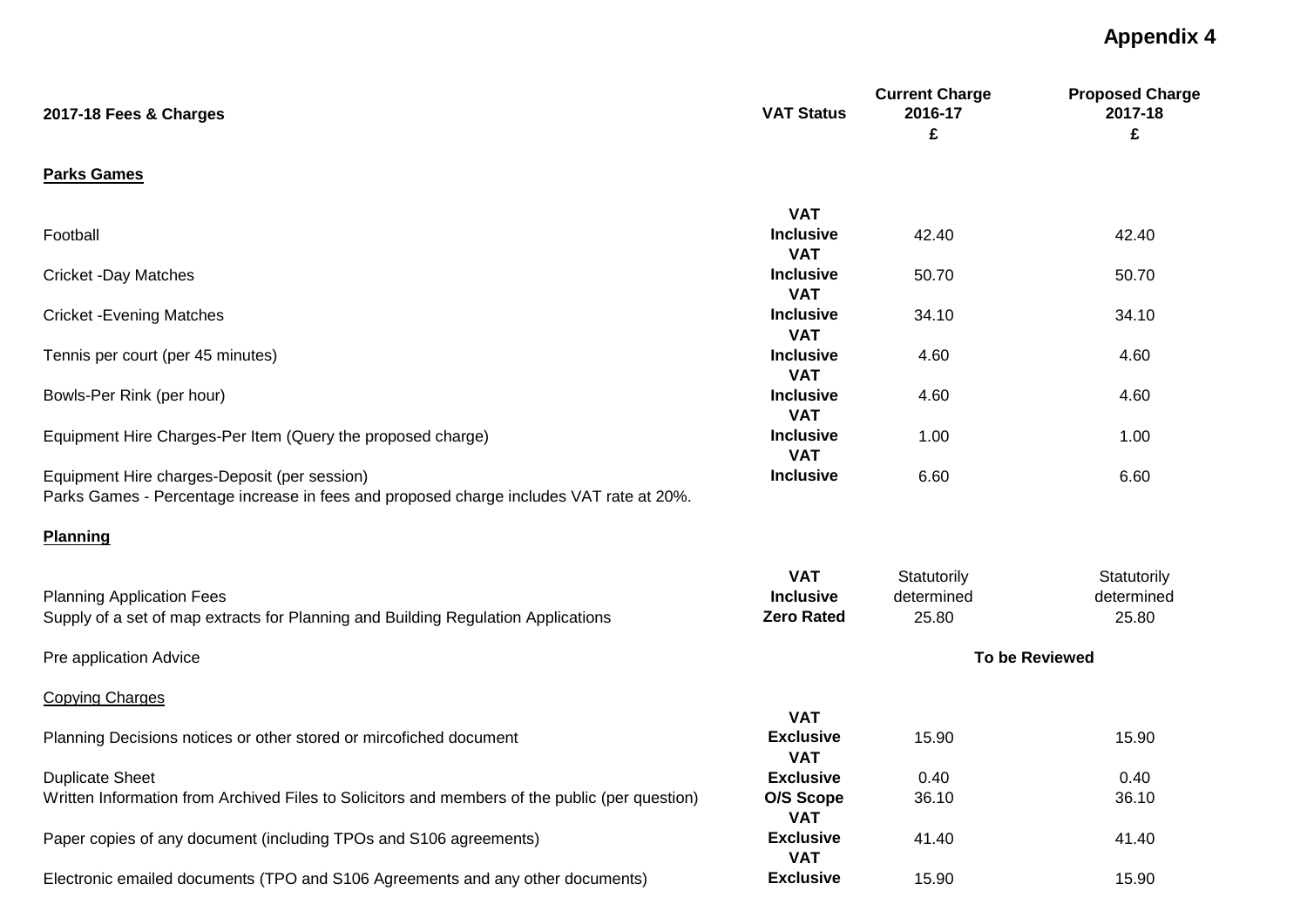| 2017-18 Fees & Charges                                                                                                                                                                                                                              | <b>VAT Status</b>              | <b>Current Charge</b><br>2016-17<br>£                                      | <b>Proposed Charge</b><br>2017-18<br>£                                     |
|-----------------------------------------------------------------------------------------------------------------------------------------------------------------------------------------------------------------------------------------------------|--------------------------------|----------------------------------------------------------------------------|----------------------------------------------------------------------------|
| Pest Control - General Charges - All premises                                                                                                                                                                                                       |                                |                                                                            |                                                                            |
| Charge inclusive of Materials                                                                                                                                                                                                                       | <b>VAT</b><br><b>Exclusive</b> | 61.00                                                                      | 61.00                                                                      |
| Call out charge- if treatment not required                                                                                                                                                                                                          | <b>VAT</b><br><b>Exclusive</b> | 15.40                                                                      | 15.40                                                                      |
| <b>Food Safety</b>                                                                                                                                                                                                                                  |                                |                                                                            |                                                                            |
| <b>Street Trading - Licence</b><br>- Consent                                                                                                                                                                                                        | O/S Scope<br>O/S Scope         | 1165.60<br>781.50                                                          | 1165.60<br>781.50                                                          |
| <b>Food Export Certificate</b>                                                                                                                                                                                                                      |                                | 81.70                                                                      | 81.70                                                                      |
| Voluntary Surrender of Food                                                                                                                                                                                                                         |                                | £35 per hr                                                                 | £35 per hr                                                                 |
| <b>Private Water Supplies</b>                                                                                                                                                                                                                       |                                |                                                                            |                                                                            |
| Risk assessment<br>Sampling per visit (£35 per hour)<br>Other Investigations (£35 per hour)<br><b>Grant of Authorisation</b><br>Analysis of Samples<br><b>Under Regulation 10</b><br>Taken during Check monitoring<br>Taken during Audit monitoring |                                | 35-500<br>35-100<br>35-100<br>100.00<br>$0 - 25$<br>$0 - 100$<br>$0 - 500$ | 35-500<br>35-100<br>35-100<br>100.00<br>$0 - 25$<br>$0 - 100$<br>$0 - 500$ |
| <b>Control of Stray Dogs</b>                                                                                                                                                                                                                        |                                |                                                                            |                                                                            |
| Collection of a stray dog fee<br>Kennelling fee per day                                                                                                                                                                                             |                                | 45.00<br>7.00                                                              | 45.00<br>7.00                                                              |
| <b>Health &amp; Safety</b>                                                                                                                                                                                                                          |                                |                                                                            |                                                                            |
| Factual report requested for civil actions                                                                                                                                                                                                          | O/S Scope                      | 156.20                                                                     | 156.20                                                                     |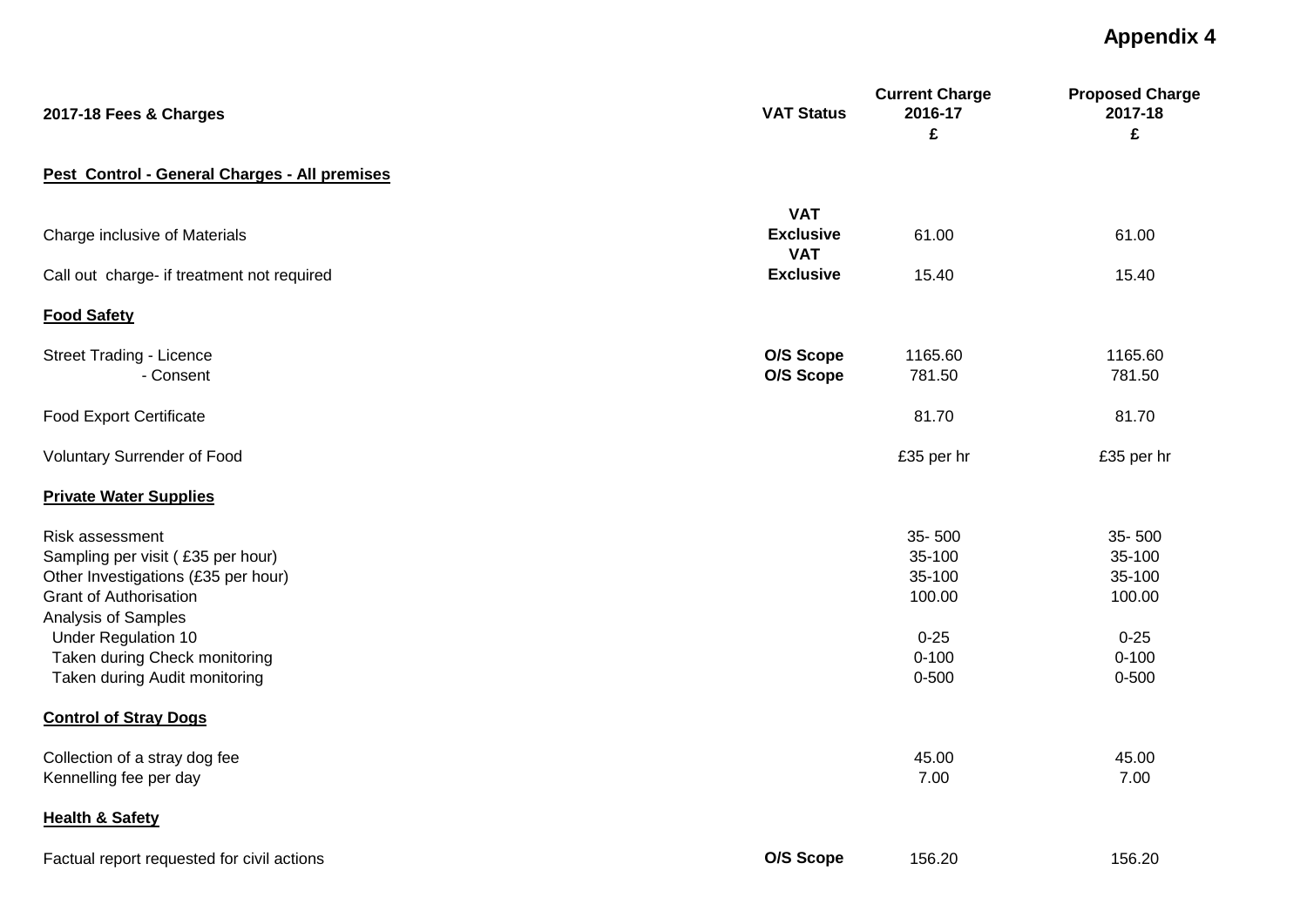| 2017-18 Fees & Charges                                  | <b>VAT Status</b> | <b>Current Charge</b><br>2016-17 | <b>Proposed Charge</b><br>2017-18 |
|---------------------------------------------------------|-------------------|----------------------------------|-----------------------------------|
| <b>Health Courses</b>                                   |                   | £                                | £                                 |
| Food Hygiene/Health & Safety Courses                    |                   |                                  |                                   |
|                                                         | <b>VAT</b>        |                                  |                                   |
| Individual                                              | <b>Exclusive</b>  | 61.00                            | 61.00                             |
|                                                         | <b>VAT</b>        |                                  |                                   |
| Group                                                   | <b>Exclusive</b>  | 458.50                           | 458.50                            |
| <b>Taxi Licensing</b>                                   |                   |                                  |                                   |
| <b>Hackney Carriage / Private Hire</b>                  |                   |                                  |                                   |
| Vehicle licence                                         | O/S Scope         | 187.80                           | <b>TBC</b>                        |
| Driver's Licence original (3years)                      | O/S Scope         | 138.00                           | <b>TBC</b>                        |
| Driver's Licence renewal (3years)                       | O/S Scope         | 130.00                           | <b>TBC</b>                        |
| Operator's Licence, original and renewal (5 years)      | O/S Scope         | 305.40                           | <b>TBC</b>                        |
| <b>Trailers</b>                                         | O/S Scope         | 60.00                            | <b>TBC</b>                        |
| Hackney Carriage Knowledge Test                         | O/S Scope         | 50.00                            | <b>TBC</b>                        |
| <b>Private Hire Drivers Test</b>                        | O/S Scope         | 15.00                            | <b>TBC</b>                        |
| Transfer of Vehicle Licence (paperwork only, no plates) | O/S Scope         | 21.25                            | <b>TBC</b>                        |
| Temporary Vehicle Transfer (plates included)            | O/S Scope         | 52.00                            | <b>TBC</b>                        |
| Personal Plate Application (plates included)            | O/S Scope         | 52.00                            | <b>TBC</b>                        |
| In Year Permanent Vehicle Replacement                   | O/S Scope         | 52.00                            | <b>TBC</b>                        |
| <b>Temporary Drivers Badge</b>                          | O/S Scope         | 16.00                            | <b>TBC</b>                        |
| <b>Spares and Replacements:</b>                         |                   |                                  |                                   |
| <b>Rear Vehicle Plate</b>                               | O/S Scope         | 25.00                            | <b>TBC</b>                        |
| Hackney Internal Plate                                  | O/S Scope         | 17.00                            | <b>TBC</b>                        |
| Private Hire Internal Plate                             | O/S Scope         | 18.00                            | <b>TBC</b>                        |
| <b>Bracket</b>                                          | O/S Scope         | 25.00                            | <b>TBC</b>                        |
| Windscreen Pouch                                        | O/S Scope         | 8.00                             | <b>TBC</b>                        |
| Lost Drivers Badge Replacement                          | O/S Scope         | 16.00                            | <b>TBC</b>                        |
| Change in name on Drivers Licence                       | O/S Scope         | 16.00                            | <b>TBC</b>                        |
| Change of address                                       | O/S Scope         | 8.00                             | <b>TBC</b>                        |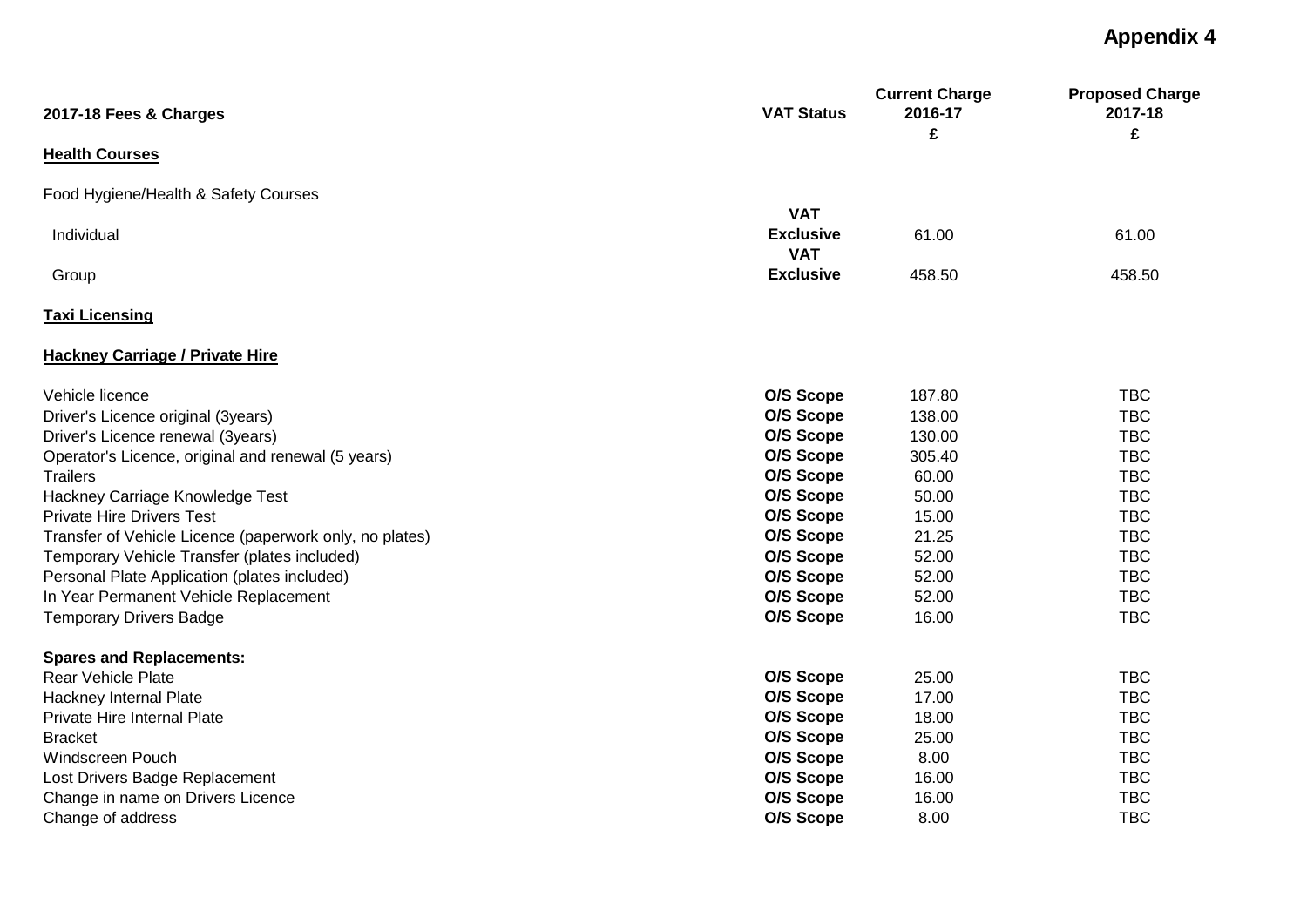| 2017-18 Fees & Charges                                                                      | <b>VAT Status</b>              | <b>Current Charge</b><br>2016-17 | <b>Proposed Charge</b><br>2017-18 |
|---------------------------------------------------------------------------------------------|--------------------------------|----------------------------------|-----------------------------------|
| <b>Private Sector Housing</b>                                                               |                                | £                                | £                                 |
|                                                                                             |                                |                                  |                                   |
|                                                                                             | <b>VAT</b>                     |                                  |                                   |
| Border Agency inspection certificates                                                       | <b>Exclusive</b>               | 114.80                           | 114.80                            |
| Licence Application Fee for Houses in Multiple Occupation-Preliminary application           | O/S Scope                      | 144.90                           | 200.00                            |
| Licence Application Fee for Houses in Multiple Occupation-Secondary application Maximum Fee | O/S Scope                      | 201.70                           | 400.00                            |
| Enforcement Notice - Maximum fee (section 10 and 11 of the Housing Act 2004)                |                                | 300.00                           | 300.00                            |
| <b>Energy Assessments</b>                                                                   |                                |                                  |                                   |
|                                                                                             | <b>VAT</b>                     |                                  |                                   |
| <b>Energy Performance Certificates</b>                                                      | <b>Exclusive</b><br><b>VAT</b> | 64.10                            | 64.10                             |
| <b>Non domestic Energy Performance Certificates:</b>                                        | <b>Exclusive</b><br><b>VAT</b> |                                  |                                   |
| Retail Shop/Office Unit (50m <sup>2</sup> - 100m <sup>2)</sup>                              | <b>Exclusive</b><br><b>VAT</b> | 165.00                           | 165.00                            |
| Retail Shop/Office Unit (101m <sup>2</sup> - 150m <sup>2)</sup>                             | <b>Exclusive</b><br><b>VAT</b> | 185.00                           | 185.00                            |
| Retail Shop/Office Unit (151m <sup>2</sup> - 200m <sup>2)</sup>                             | <b>Exclusive</b>               | 205.00                           | 205.00                            |
|                                                                                             | <b>VAT</b>                     |                                  |                                   |
| Retail Shop/Office Unit (201m <sup>2</sup> - 250m <sup>2)</sup>                             | <b>Exclusive</b><br><b>VAT</b> | 225.00                           | 225.00                            |
| Large industrial/Office blocks (Over 250m <sup>2</sup> )                                    | <b>Exclusive</b>               |                                  | <b>Individual Quote</b>           |
| <b>CODE for Sustainable homes</b>                                                           |                                |                                  |                                   |
| Design Stage Assessment:<br>Minimum fee                                                     |                                | 750.50                           | 750.50                            |
| Design Stage Assessment:<br>Per unit                                                        |                                | 75.50                            | 75.50                             |
| <b>Post Construction Review:</b><br>Minimum fee                                             |                                | 750.50                           | 750.50                            |
| <b>Post Construction Review:</b><br>Per unit                                                |                                | 108.60                           | 108.60                            |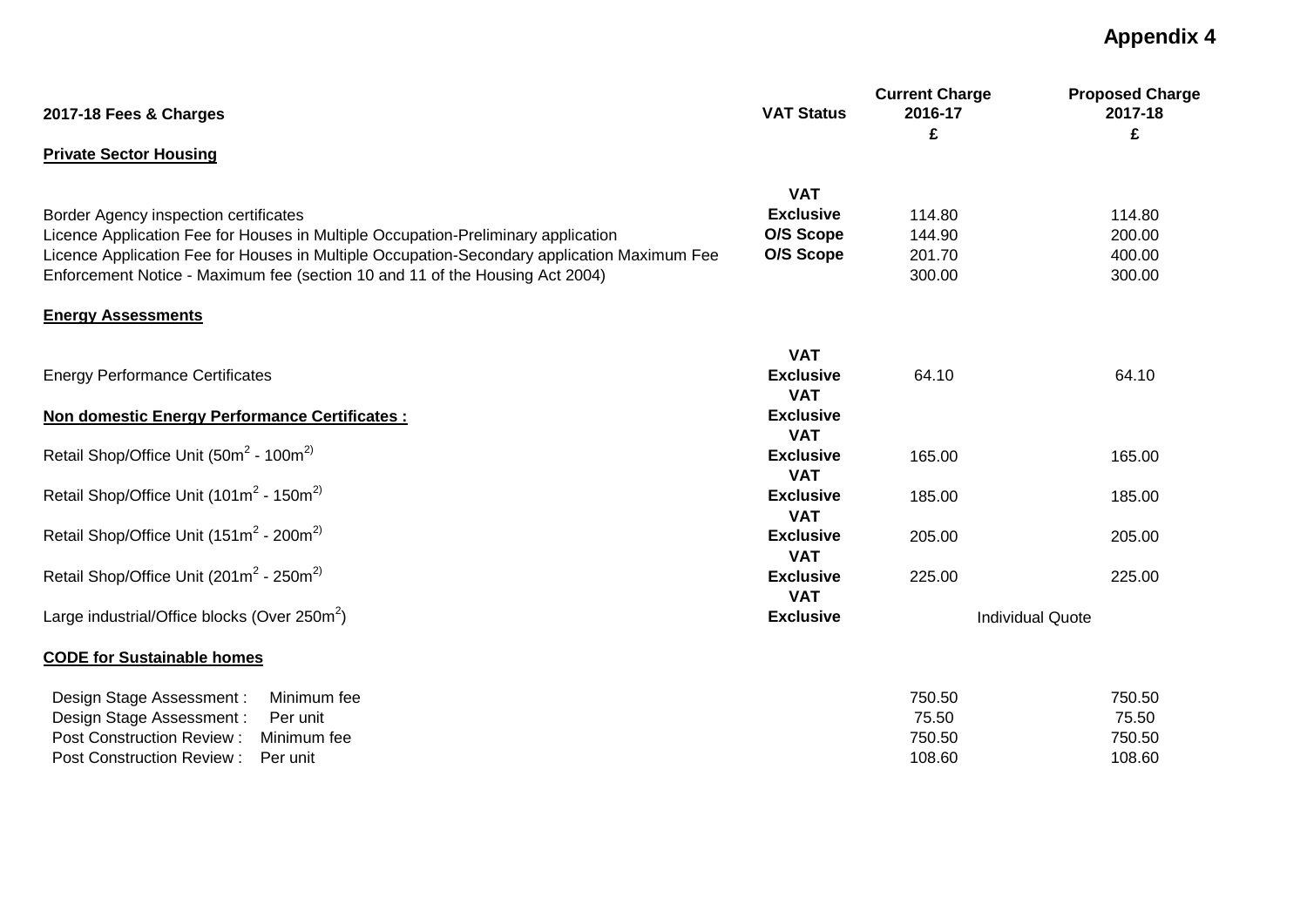|                                                                                                                                                                                    | <b>VAT Status</b>              | <b>Current Charge</b><br>2016-17 | <b>Proposed Charge</b><br>2017-18      |
|------------------------------------------------------------------------------------------------------------------------------------------------------------------------------------|--------------------------------|----------------------------------|----------------------------------------|
| 2017-18 Fees & Charges                                                                                                                                                             |                                | £                                | £                                      |
| <b>Rural Housing Needs Surveys</b>                                                                                                                                                 |                                |                                  |                                        |
|                                                                                                                                                                                    | <b>VAT</b>                     |                                  |                                        |
| <b>Full Survey Document</b>                                                                                                                                                        | <b>Exclusive</b><br><b>VAT</b> | 500.00                           | 500.00                                 |
| Full Survey Document - Parish Council                                                                                                                                              | <b>Exclusive</b><br><b>VAT</b> | 300.00                           | 300.00                                 |
| Housing Needs Survey - Consultancy Charges                                                                                                                                         | <b>Exclusive</b>               |                                  | £ to be determined per cost calculator |
|                                                                                                                                                                                    | <b>VAT</b>                     |                                  |                                        |
| <b>Keyways - Advertising of Housing Association Properties</b>                                                                                                                     | <b>Exclusive</b>               |                                  |                                        |
| Per Advert                                                                                                                                                                         |                                | 70.00                            | 70.00                                  |
| Per New Build Advert                                                                                                                                                               |                                | 35.00                            | 35.00                                  |
| <b>Building Control (excluding Countywide fees)</b>                                                                                                                                |                                |                                  |                                        |
| <b>Building Control Charges</b>                                                                                                                                                    | <b>VAT</b>                     | Remain at current                |                                        |
|                                                                                                                                                                                    | <b>Inclusive</b>               | level                            | Being reviewed                         |
| Copies of Building Regulation Approvals, Completion Certificates, Regularisation Certificates and                                                                                  |                                |                                  |                                        |
| any other stored document (Microfiched or stored applications)<br>Copies of Building Regulation Approvals, Completion Certificates, Regularisation Certificates and                | O/S Scope                      | 45.50                            | 41.40                                  |
| any other electronically stored document available for emailing                                                                                                                    | O/S Scope                      | 15.90                            | 15.90                                  |
| Duplicate or second page                                                                                                                                                           | O/S Scope                      | 0.40                             | 0.40                                   |
| Re-charge plan fee for applications rejected twice.                                                                                                                                |                                | Full plan check fee              | Full plan check fee                    |
| Written Information from Archived Files to Solicitors and members of the public (per question)                                                                                     |                                | 36.10                            | 36.10                                  |
| Desk top research and letter to confirm exempt work for Building Regulations                                                                                                       | <b>VAT</b>                     |                                  |                                        |
| Supervised Viewing of Files (per hour or part thereof)                                                                                                                             | <b>Exclusive</b><br><b>VAT</b> | 55.80                            | 55.80                                  |
|                                                                                                                                                                                    | <b>Exclusive</b>               | 70.30                            | 55.80                                  |
| Site visits requested for investigation or advice in respect of Building Regulation matters OF ANY                                                                                 |                                |                                  |                                        |
| TYPE (not subject to a current application) fee deductable from BC application fee<br>Withdrawal of Application before work commences or full plans examination takes place, and a |                                | 72.40                            | 72.40                                  |
| refund of the fee is requested                                                                                                                                                     |                                | 64.10                            | 64.10                                  |
| Electrical testing by an electrical contractor                                                                                                                                     |                                |                                  | Cost recovery                          |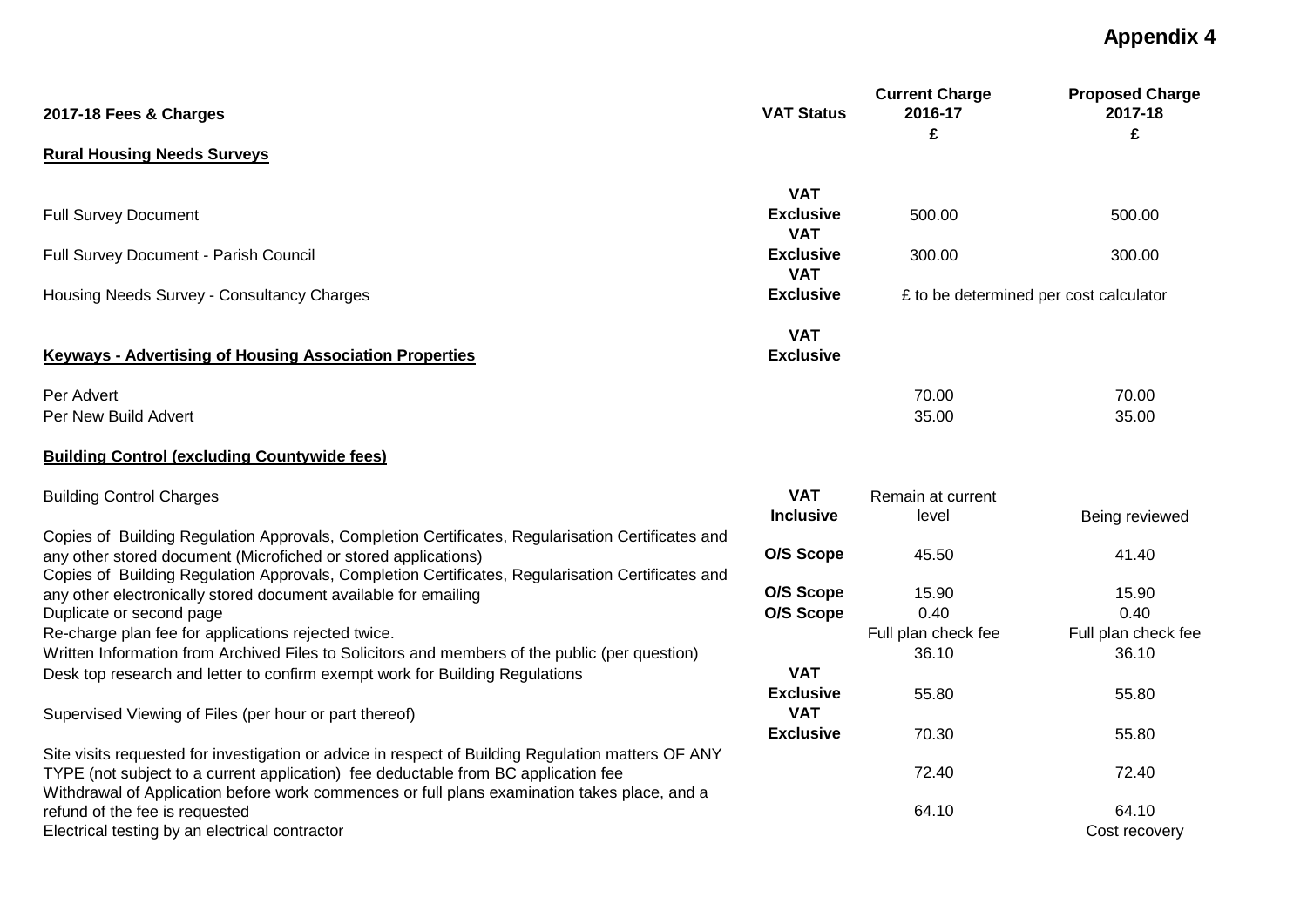| 2017-18 Fees & Charges                                | <b>VAT Status</b> | <b>Current Charge</b><br>2016-17<br>£ | <b>Proposed Charge</b><br>2017-18<br>£ |
|-------------------------------------------------------|-------------------|---------------------------------------|----------------------------------------|
| <b>Bulky Waste Collection</b>                         |                   |                                       |                                        |
| Up to 5 items                                         | O/S Scope         | 35.60                                 | 35.60                                  |
| <b>Swanspool House (Meeting rooms)</b>                |                   |                                       |                                        |
| Off Peak - Per Hour (Min. 2 hours)                    | <b>VAT</b>        |                                       |                                        |
| Level 1 - Open and close.                             | <b>Exclusive</b>  | 19.00                                 | 19.00                                  |
| <b>Licensing of Additional Markets (non standard)</b> |                   |                                       |                                        |
| <b>Number of Pitches &amp; Event Fee</b>              |                   |                                       |                                        |
| 1-20 Registration Fee<br>Fee Per Event                | Exempt<br>Exempt  | 15.00<br>0.00                         | 15.00<br>0.00                          |
| 21-50 Registration Fee                                | Exempt            | 15.00                                 | 15.00                                  |
| Fee Per Event                                         | Exempt            | 20.00                                 | 20.00                                  |
| 51-75 Registration Fee                                | Exempt            | 20.00                                 | 20.00                                  |
| Fee Per Event                                         | Exempt            | 25.00                                 | 25.00                                  |
| 76-100 Registration Fee                               | Exempt            | 25.00                                 | 25.00                                  |
| Fee Per Event                                         | Exempt            | 30.00                                 | 30.00                                  |
| 101-125 Registration Fee                              | Exempt            | 30.00                                 | 30.00                                  |
| Fee Per Event                                         | Exempt            | 35.00                                 | 35.00                                  |
| 125-150 Registration Fee                              | Exempt            | 35.00                                 | 35.00                                  |
| Fee Per Event                                         | Exempt            | 40.00                                 | 40.00                                  |
| 151-175 Registration Fee                              | Exempt            | 40.00                                 | 40.00                                  |
| Fee Per Event                                         | Exempt            | 45.00                                 | 45.00                                  |
| 176-200 (Max) Registration Fee                        | Exempt            | 45.00                                 | 45.00                                  |
| Fee Per Event                                         | Exempt            | 50.00                                 | 50.00                                  |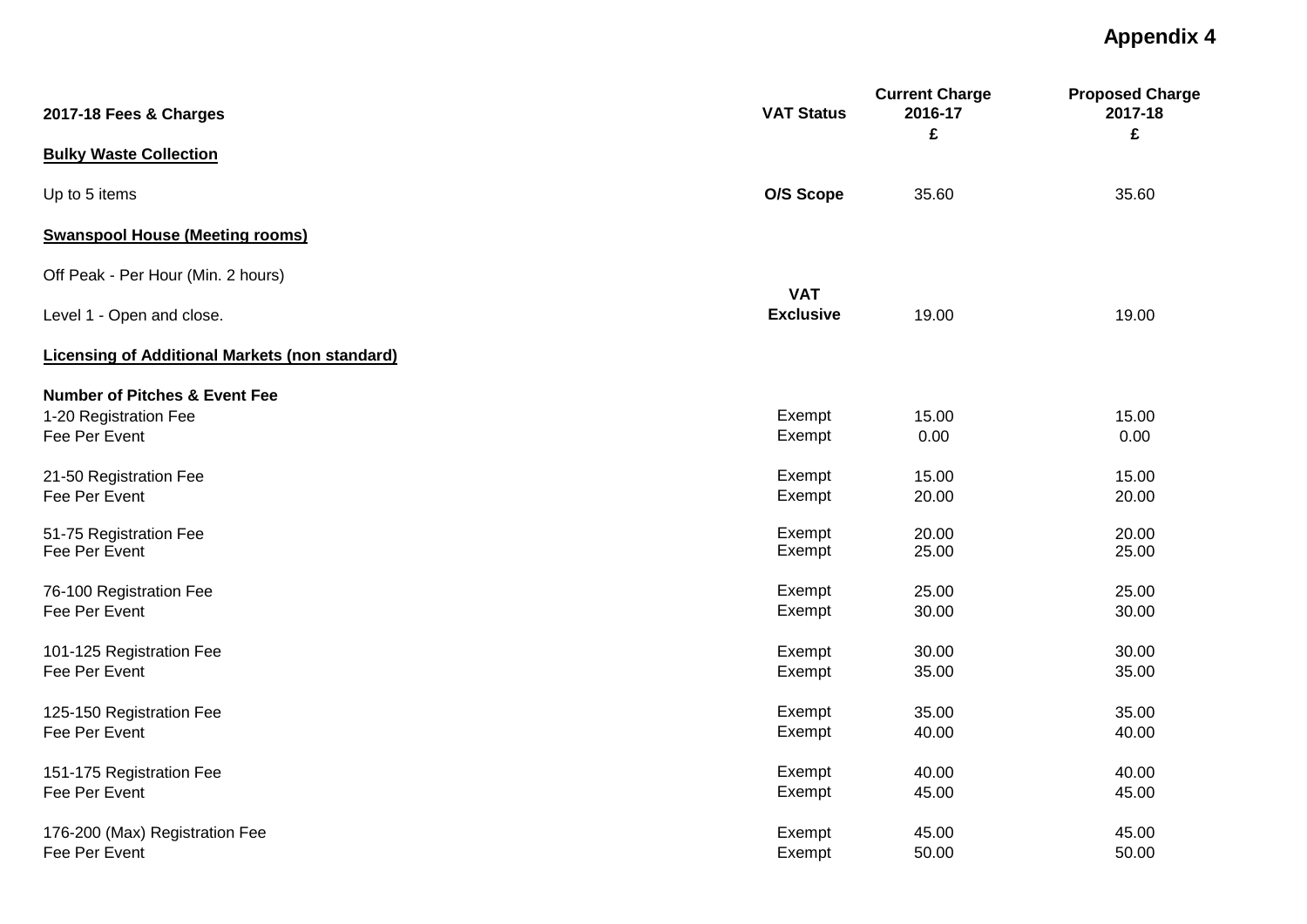# **Standard Market Charges from 1st April 2017**

| <b>Day</b>    | <b>Permanent Traders</b> | <b>Multiple</b>       | <b>Casual Traders</b> |                  |
|---------------|--------------------------|-----------------------|-----------------------|------------------|
|               | <b>Main Market</b>       | <b>Stall Discount</b> | <b>Main Market</b>    | <b>Daily Cha</b> |
|               |                          |                       |                       |                  |
|               |                          |                       |                       |                  |
| Monday        | 10.00                    | <b>None</b>           | 10.00                 | 100.00           |
| Tuesday       | 14.00                    | £1 per extra stall    | 15.00                 | 120.00           |
| Wednesday     | 10.00                    | £1 per extra stall    | 15.00                 | 120.00           |
| Thursday      | 10.00                    | <b>None</b>           | 10.00                 | 100.00           |
| Friday        | 11.00                    | £1 per extra stall    | 17.00                 | 120.00           |
| Saturday      | 13.00                    | £1 per extra stall    | 19.00                 | 120.00           |
| <b>Sunday</b> | 10.00                    | <b>None</b>           | 10.00                 | 100.00           |

| <b>Multiple</b><br>anent Traders |                       | <b>Casual Traders</b> |  | <b>Events Space</b> |                      |  |
|----------------------------------|-----------------------|-----------------------|--|---------------------|----------------------|--|
| <b>Main Market</b>               | <b>Stall Discount</b> | <b>Main Market</b>    |  | <b>Daily Charge</b> | <b>Weekly Charge</b> |  |
|                                  |                       |                       |  |                     |                      |  |
|                                  |                       |                       |  |                     |                      |  |
| 10.00                            | <b>None</b>           | 10.00                 |  | 100.00              |                      |  |
| 14.00                            | £1 per extra stall    | 15.00                 |  | 120.00              |                      |  |
| 10.00                            | £1 per extra stall    | 15.00                 |  | 120.00              |                      |  |
| 10.00                            | <b>None</b>           | 10.00                 |  | 100.00              | 380.00               |  |
| 11.00                            | £1 per extra stall    | 17.00                 |  | 120.00              |                      |  |
| 13.00                            | £1 per extra stall    | 19.00                 |  | 120.00              |                      |  |
| 10.00                            | <b>None</b>           | 10.00                 |  | 100.00              |                      |  |

|    | Two stalls shall be available free of charge to charities or other not for profit users at the Council's discretion.   |
|----|------------------------------------------------------------------------------------------------------------------------|
|    | Vehicle or trailer units allowed to stand shall be charged as a single stall.                                          |
| I3 | Open areas used for trading on their own or in conjunction with a stall shall be charged as a single stall.            |
| 14 | There shall be a surcharge of £1 per stall per day for each stall trading in fruit and vegetables and each             |
|    | other stall which generates and leaves disposal more than 1standard bag full of waste per market.                      |
| 5  | There shall be a loyalty bonus of two weeks credit per market for the February period for permanent traders            |
|    | who have stood at least 48 weeks by the 31st December. This does not include any traders with arrears                  |
|    | on their account.                                                                                                      |
| 6  | For casual traders who have not otherwise stood during that financial year, the casual trader rates shall              |
|    | be increased by £5 per stall for the two trading weeks prior to Christmas Day                                          |
|    | New permanent traders shall receive the equivalent of a three month rent free period during their first year           |
|    | of trading. This shall be taken in a pattern agreed by the trader                                                      |
| 8  | Any trader requiring a stall on a Monday, Thursday or Sunday will need a minimum of 10 stalls in order                 |
|    | for the market to be held, subject to approval by BCW/NORSE                                                            |
| l9 | If an event is non-revenue generating in its entirety then no fee will be charged for the events space. If any trading |
|    | stalls or chargeable rides are a part of the event then events space fees will apply.                                  |

# **Hire of entire Market on non-trading days (excluding the Events Space) - Monday, Thursday & Sunday.**

**To cover the 8 hours (6 trading hours, to be agreed with NORSE) to include all pitches on the Market Square:**

- \* **Sunday £220.00 per day**
- \* **Monday/Thursday £160.00 per day**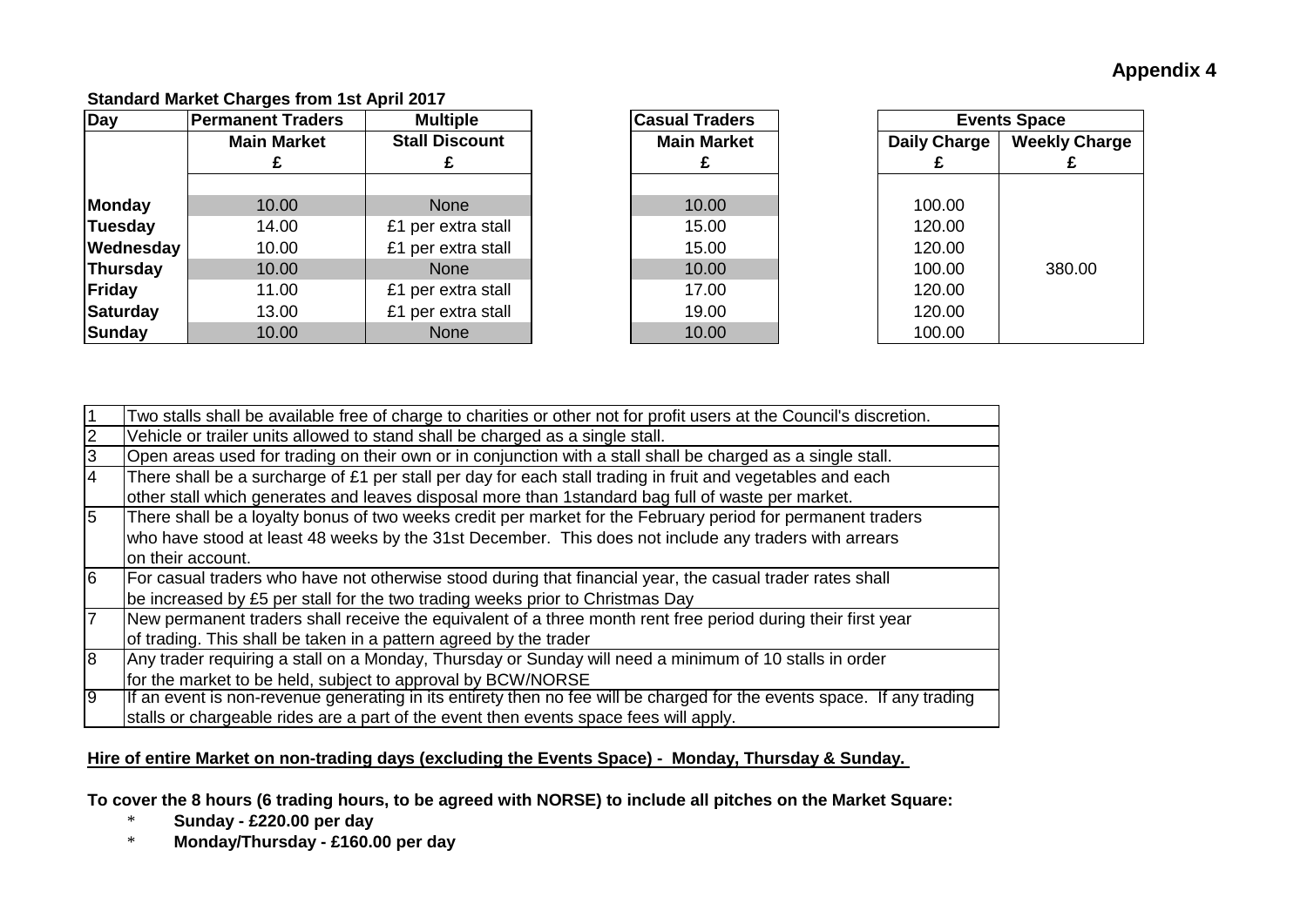#### **Premises: Alcohol and Entertainment**

#### **1 Premises and Club Application and Annual fees**

Premises that are licensable will be allocated to a fee band according to rateable value. Each band attracts a different level of Application Fee and Annual Fee. Annual Fees become payable one year after the grant of the licence.

| <b>Rateable Value</b>       | <b>Band</b> | <b>Application Fee</b> | <b>Application Multiplier</b><br>applied to premises<br>used exclusively or<br>primarily for the<br>supply of alcohol for<br>consumption on the<br>premises | <b>Annual Fee</b> | <b>Annual Fee Multiplier</b><br>applied to premises<br>used exclusively or<br>primarily for the<br>supply of alcohol for<br>consumption on the<br>premises |
|-----------------------------|-------------|------------------------|-------------------------------------------------------------------------------------------------------------------------------------------------------------|-------------------|------------------------------------------------------------------------------------------------------------------------------------------------------------|
| No rateable value to £4,300 | A           | £100                   | n/a                                                                                                                                                         | £70               | n/a                                                                                                                                                        |
| £4,301 to £33,000           | в           | £190                   | n/a                                                                                                                                                         | £180              | n/a                                                                                                                                                        |
| £33,001 to £87,000          | С           | £315                   | n/a                                                                                                                                                         | £295              | n/a                                                                                                                                                        |
| £87,001 to £125,000         | D           | £450                   | £900                                                                                                                                                        | £320              | £640                                                                                                                                                       |
| £125,001 and above          |             | £635                   | £1,905                                                                                                                                                      | £350              | £1.050                                                                                                                                                     |

VAT is not applicable to these fees

#### **2 Exceptionally Large Events**

The Licensing Authority will also charge an additional premises fee for exceptionally large events:

| Number in attendance at any one time | <b>Additional</b><br><b>Application Fee</b> | <b>Additional</b><br><b>Application Fee</b> |
|--------------------------------------|---------------------------------------------|---------------------------------------------|
| 5,000 to 9,999                       | £1,000                                      | £500                                        |
| 10,000 to 14,999                     | £2,000                                      | £1,000                                      |
| 15,000 to 19,999                     | £4,000                                      | £2,000                                      |
| 20,000 to 29,999                     | £8,000                                      | £4,000                                      |
| 30,000 to 39,999                     | £16,000                                     | £8,000                                      |
| 40,000 to 49,999                     | £24,000                                     | £12.000                                     |
| 50,000 to 59,999                     | £32,000                                     | £16,000                                     |
| 60,000 to 69,999                     | £40,000                                     | £20,000                                     |
| 70,000 to 79,999                     | £48,000                                     | £24.000                                     |
| 80,000 to 89,999                     | £56,000                                     | £28.000                                     |
| 90,000 and over                      | £64,000                                     | £32,000                                     |

VAT is not applicable to these fees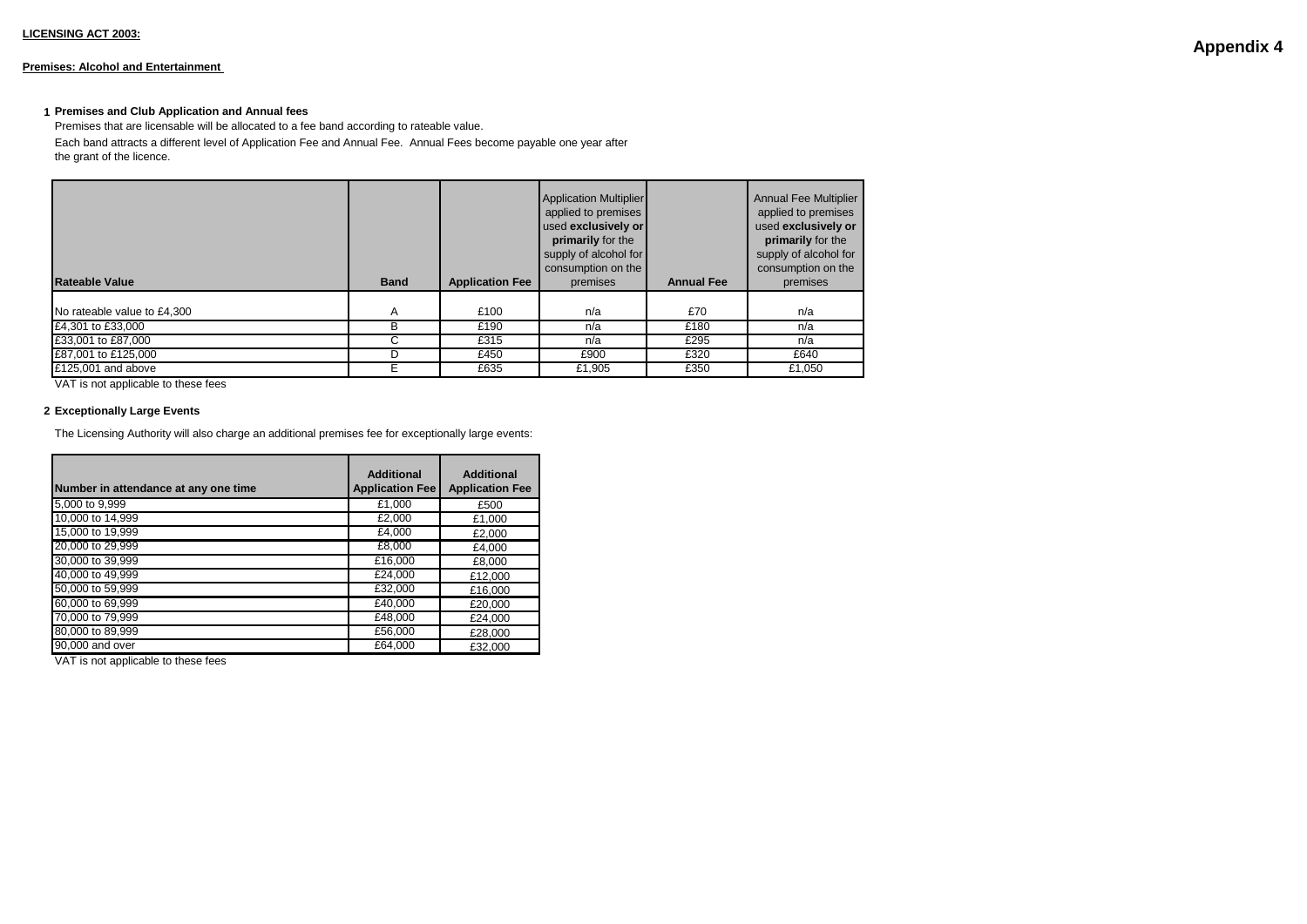**The Licensing Authority charges other fees in relation to their duties under the Act, most notably for temporary events and personal licences:**

#### **3 Temporary Events and Other Fees**

| <b>Item</b>                                                   | Fee     |
|---------------------------------------------------------------|---------|
| <b>Temporary event notice</b>                                 | £21.00  |
| Theft, loss etc of temporary event notice                     | £10.50  |
| Theft, loss etc of premises licence, club certificate or      |         |
| summary                                                       | £10.50  |
| Application for a provisional statement where premises        |         |
| being built, etc                                              | £315.00 |
| Notification of change of licensee name or address            | £10.50  |
| Application to vary licence to specify individual as premises |         |
| supervisor                                                    | £23.00  |
| Application for transfer of premises licence                  | £23.00  |
| Interim authority notice following death, etc of licence      |         |
| holder                                                        | £23.00  |
|                                                               |         |
| Notification of change of name or alteration of rules of club | £10.50  |
| Change of relevant registered address of club                 | £10.50  |
|                                                               |         |
| Right of freeholder etc, to be notified of licensing matters  | £21.00  |
| DPS Community premises condition removal                      | £23.00  |
| <b>Minor Variation</b>                                        | £89.00  |

VAT is not applicable to these fees

#### **4 Personal Licences**

| <b>Item</b>                                              | Fee    |
|----------------------------------------------------------|--------|
| Application for a grant or renewal of a personal licence | £37.00 |
| Duty to notify change of name or address                 | £10.50 |
| Theft, loss etc of personal licence                      | £10.50 |

VAT is not applicable to these fees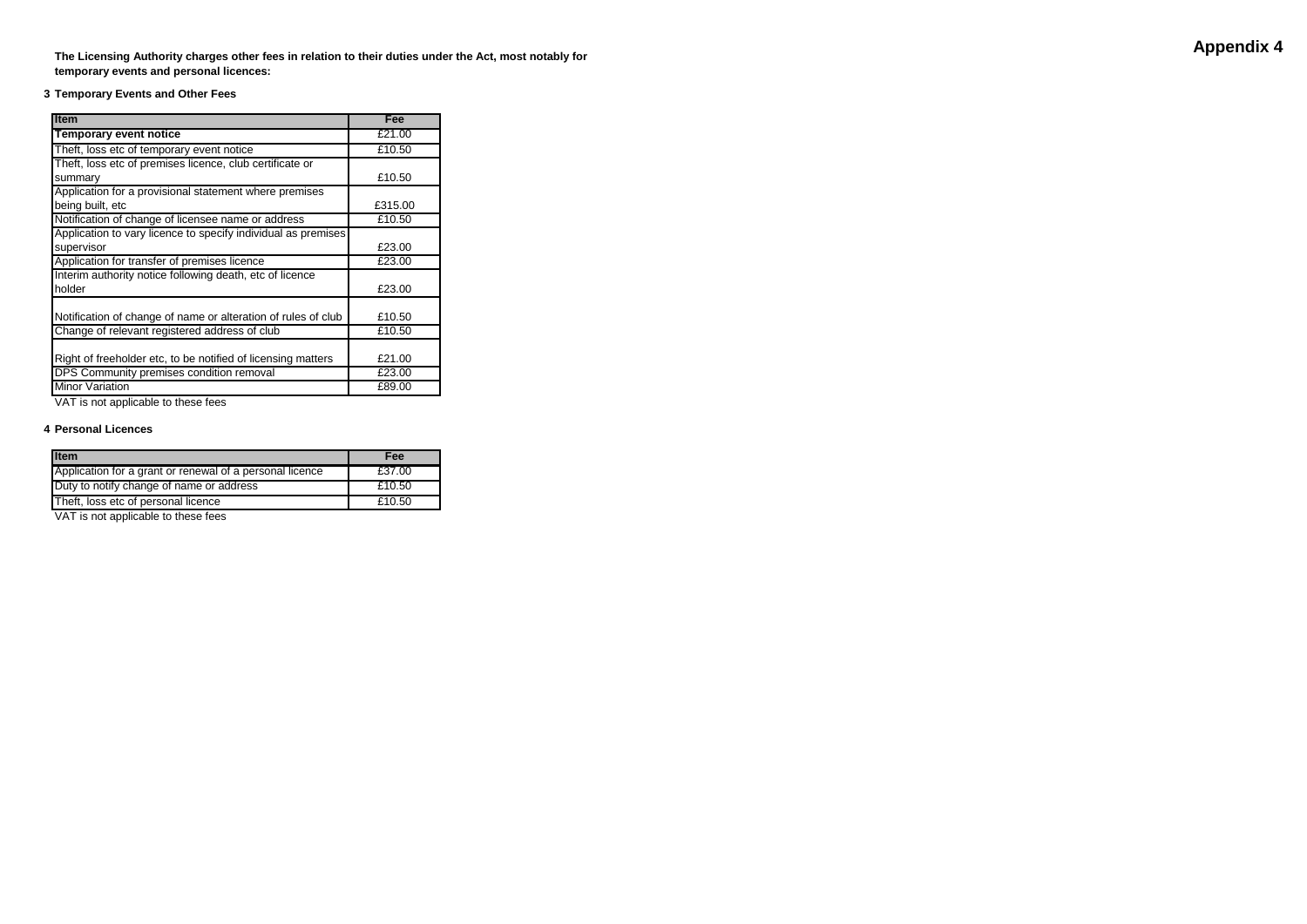#### **GAMBLING ACT 2005:**

#### **1 Schedule of Fees for Gambling Act 2005 – Premises Licence Fees (£)** 1.50

| <b>Category Of premises licence</b>              | <b>New</b><br>Application | Variation | <b>Transfer</b> | <b>Re-instatement</b> | <b>Provisional</b><br>statement | Prov. Stat.<br>to full licence | Copy<br>Licence | <b>Notification</b><br>of change | <b>Annual Fee</b> |
|--------------------------------------------------|---------------------------|-----------|-----------------|-----------------------|---------------------------------|--------------------------------|-----------------|----------------------------------|-------------------|
| Existing Casino Estimate 2017/18                 | N/A                       | £799.00   | £540.00         | £540.00               | N/A                             | N/A                            | £31.00          | £61.00                           | £1.201.00         |
| New Small Casino Estimate                        | £3,036.75                 | £1,518.38 | £684.06         | £684.06               | £3,036.75                       | £1.140.10                      | £29.42          | £57.79                           | £1.898.76         |
| New Large Casino Estimate 2017/18                | £4,000.00                 | £2,001.00 | £860.00         | £860.00               | £4,000.00                       | £2,001.00                      | £31.00          | £61.00                           | £4.000.00         |
| Regional Casino Estimate                         | £5.695.23                 | £2,847.61 | £2.467.23       | £2.467.23             | £5,695.23                       | £3,036.75                      | £29.42          | £57.79                           | £5,695.23         |
| Bingo Club Estimate 2017/18                      | £1,400.00                 | £699.00   | £482.00         | £482.00               | £1,400.00                       | £482.00                        | £31.00          | £61.00                           | £401.00           |
| Betting Premises (Excl. tracks) Estimate 2017/18 | £1.467.00                 | £600.00   | £482.00         | £482.00               | £1.467.00                       | £482.00                        | £31.00          | £61.00                           | £278.00           |
| Tracks Estimate 2017/18                          | £1,000.00                 | £489.20   | £371.24         | £371.24               | £977.33                         | £371.24                        | £30.30          | £59.52                           | £391.79           |
| Licensed FEC Estimate 2017/18                    | £799.00                   | £392.28   | £371.24         | £371.24               | £781.42                         | £371.24                        | £30.30          | £59.52                           | £278.15           |
| Adult Gaming Licence Estimate 2017/18            | £799.00                   | £392.28   | £392.28         | £530.31               | £781.42                         | £781.42                        | £30.30          | £59.52                           | £390.72           |
| $\mathbf{v}$                                     |                           |           |                 |                       |                                 |                                |                 |                                  |                   |

VAT is not applicable to these fees

#### **2 Schedule of Fees for Gambling Act 2005 (National) – Permits and Notifications (£)**

| <b>Application Type</b>                           | <b>Brand New</b><br><b>Application</b> | <b>Existing Operator</b>                          | <b>Annual Fee</b> | Variation | <b>Transfer</b> | Renewal          | Change of<br><b>Name</b> | <b>Copy Permit</b> |
|---------------------------------------------------|----------------------------------------|---------------------------------------------------|-------------------|-----------|-----------------|------------------|--------------------------|--------------------|
| Alcohol Licensed Premises - Gaming Machine Permit | £150.00                                | £100.00                                           | £50.00            | £100.00   | £25.00          | N/A              | £25.00                   | £15.00             |
| <b>Prize Gaming Permit</b>                        | £300.00                                | £100.00                                           | N/A               | N/A       | N/A             | £300.00          | £25.00                   | £15.00             |
| Club Machine permit                               | £200.00                                | £100.00 (or with<br>club premises<br>certificate) | £50.00            | £100.00   | N/A             | £200** or £100## | N/A                      | £15.00             |
| <b>Club Gaming Permit</b>                         | £200.00                                | £100.00 (or with<br>club premises<br>certificate) | £50.00            | £100.00   | N/A             | £200** or £100## | N/A                      | £15.00             |
| Unlicensed FEC                                    | £300.00                                | £100.00                                           | N/A               | N/A       | N/A             | £300.00          | £25.00                   | £15.00             |

VAT is not applicable to these fees

\*\* new ## existing

| <b>Application Type</b>                                            | <b>Initial</b><br><b>Application Fee</b> | <b>Renewal Fee</b> | <b>Copy Permit</b> |  |
|--------------------------------------------------------------------|------------------------------------------|--------------------|--------------------|--|
| <b>Small Society Lotteries</b>                                     | £40.00                                   | £20.00             | N/A                |  |
| Notification of 2 Machines or less on Alcohol Licensed<br>Premises | £50.00                                   | N/A                | £15.00             |  |

VAT is not applicable to these fees